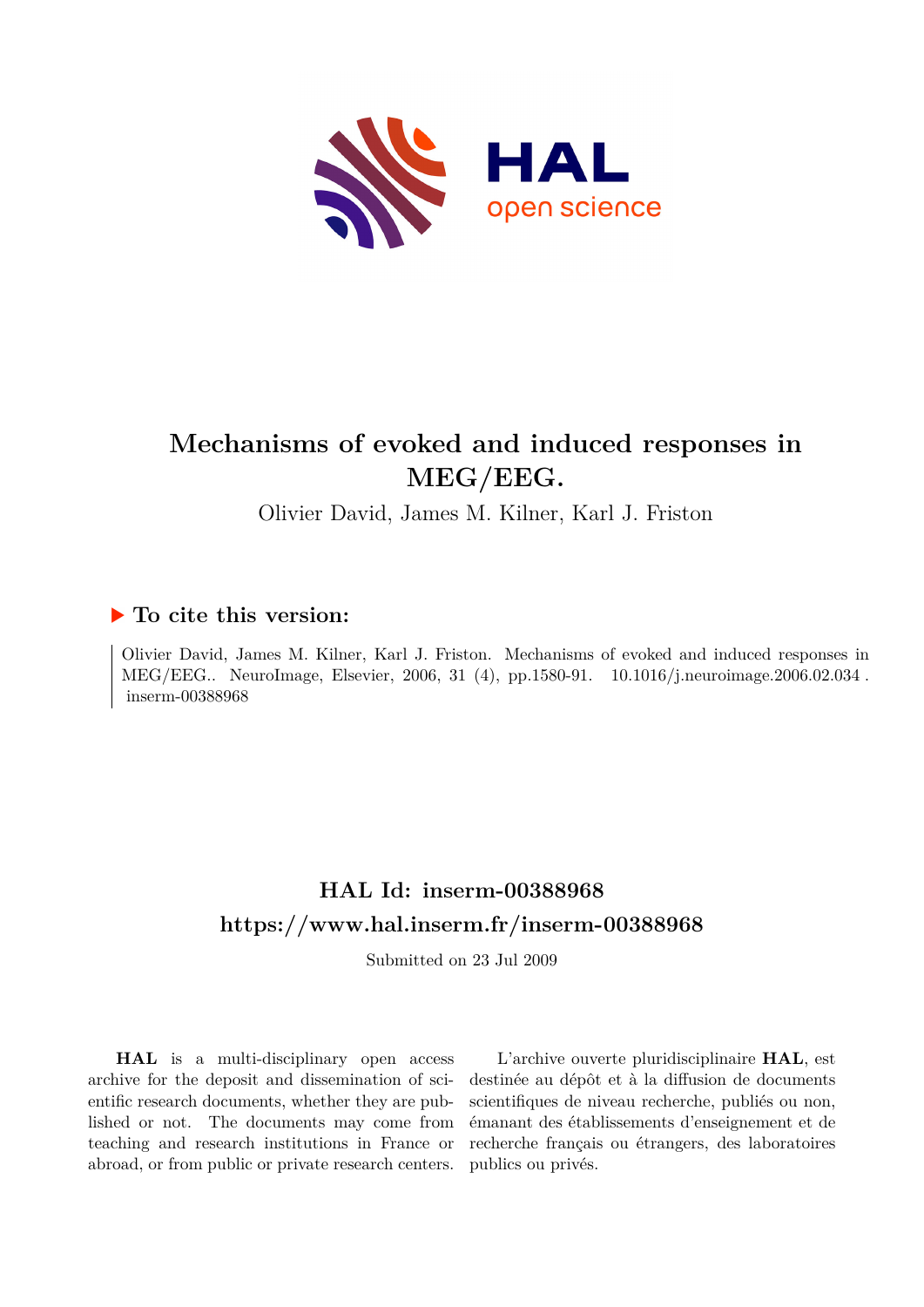# Mechanisms of evoked and induced responses in MEG/EEG

Olivier David, James M. Kilner and Karl J. Friston

Wellcome Department of Imaging Neuroscience, Institute of Neurology, 12 Queen Square, London, WC1N 3BG. UK

#### **Address for correspondence**

James Kilner The Wellcome Dept. of Imaging Neuroscience, Institute of Neurology 12 Queen Square, UK WC1N 3BG Tel (44) 020 7833 7480 Fax (44) 020 7813 1445 Email: j.kilner@fil.ion.ucl.ac.uk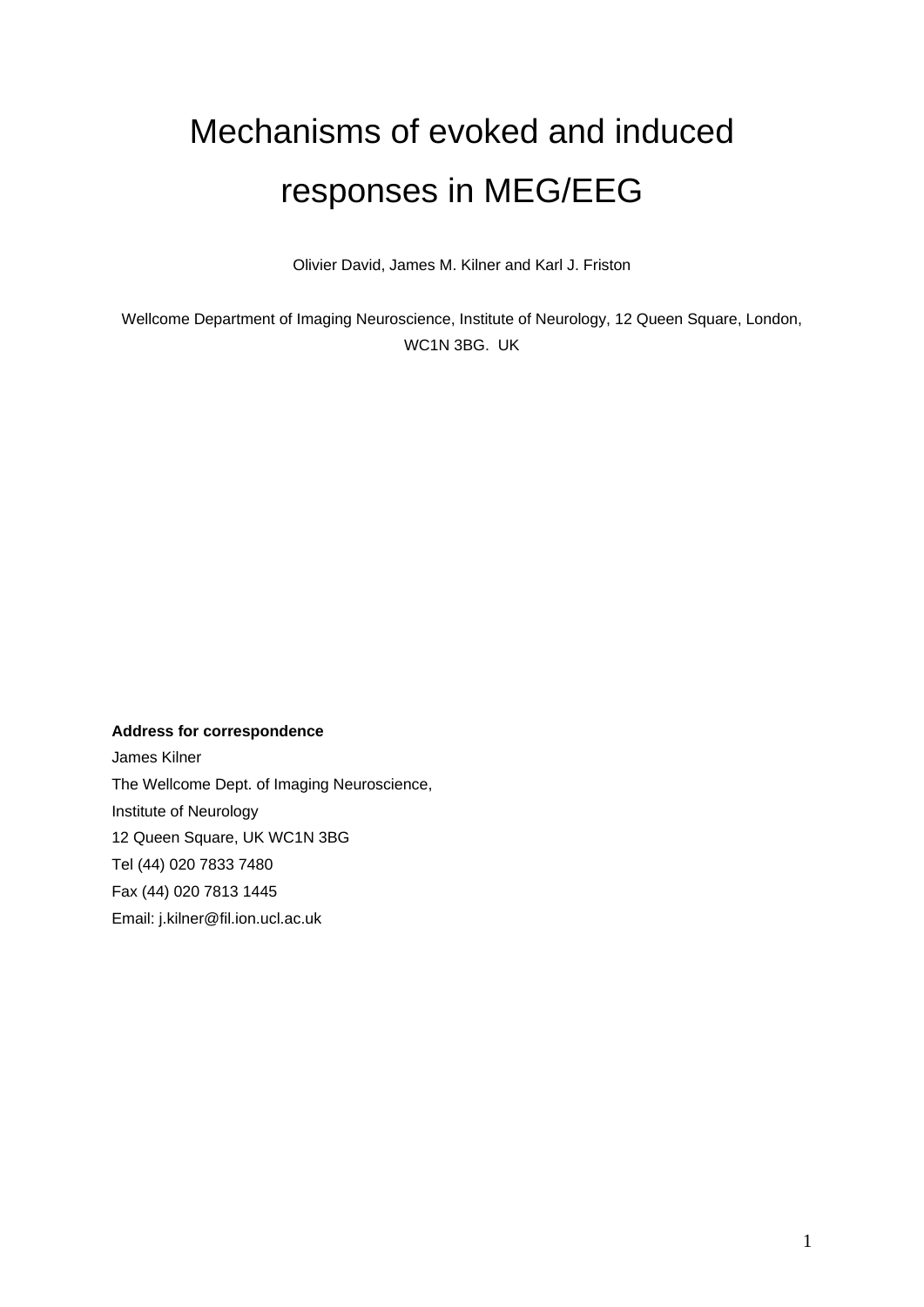#### **Abstract**

Cortical responses, recorded by electro-encephalography and magnetoencephalography, can be characterised in the time domain, to study event-related potentials/fields, or in the time-frequency domain, to study oscillatory activity. In the literature there is a common conception that *evoked*, *induced* and *on-going* oscillations reflect different neuronal processes and mechanisms. In this work we consider the relationship between the mechanisms generating neuronal transients and how they are expressed in terms of evoked and induced power. This relationship is addressed using a neuronally realistic model of interacting neuronal sub-populations. Neuronal transients were generated by changing neuronal input (a *dynamic* mechanism) or by perturbing the systems coupling parameters (a *structural* mechanism) to produce induced responses. By applying conventional time-frequency analyses we show that, in contradistinction to common conceptions, induced and evoked oscillations are perhaps more related than previously reported. Specifically, structural mechanisms normally associated with induced responses can be expressed in evoked power. Conversely, dynamic mechanisms posited for evoked responses can induce responses, if there is variation in neuronal input. We conclude, it may be better to consider evoked responses as the results of mixed dynamic and structural effects. We introduce *adjusted* power to complement induced power. Adjusted power is unaffected by trial-totrial variations in input and can be attributed to structural perturbations without ambiguity.

#### **1 Introduction**

Cortical oscillatory activity, as disclosed by local field potentials (LFPs), electroencephalographic (EEG) and magneto-encephalographic (MEG) recordings, can be categorised as ongoing, evoked or induced oscillations (Galambos 1992; Tallon-Baudry and Bertrand, 1999). Evoked and induced oscillations differ in their phase-relationships to the stimulus. Evoked oscillations are phase-locked to the stimulus, whereas induced oscillations are not. Operationally, these two phenomena are revealed by the order of trial-averaging and spectral analysis. To estimate evoked power, the MEG/EEG signal is first averaged over trials and then subject to time-frequency analysis to give an event-related response (ERR). To estimate induced oscillations, the time-frequency decomposition is applied to each trial and the ensuing power is averaged across trials. The power of evoked and background components are subtracted from this total power to reveal induced power. In short, evoked responses can be characterised as the power of the average; while induced responses are the average power that cannot be explained by the power of the average.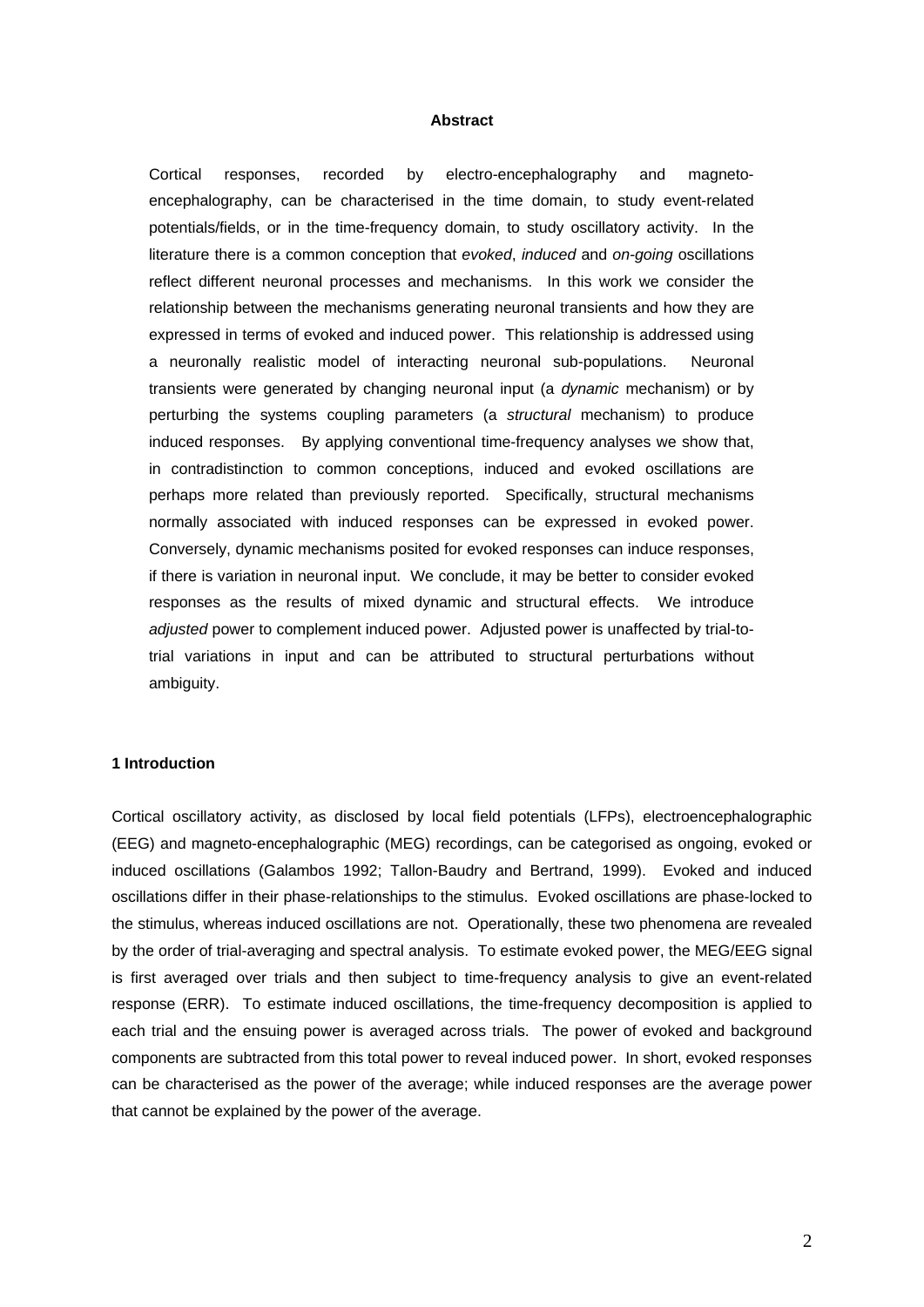A common conception is that evoked oscillations reflect a stimulus-locked ERR, in time-frequency space and that induced oscillations are generated by some distinct high-order process. Following Singer and Gray (1995) this process is often described in terms of 'binding' and/or neuronal synchronisation. The tenet of the binding hypothesis is that coherent firing patterns can induce large fluctuations in the membrane potential of neighbouring neurons which, in turn, facilitate synchronous firing and information transfer (as defined operationally in Varela, 1995). O**scillatory activity that is classified as induced** are the measured correlate of these massively synchronous neuronal assemblies. Oscillations are induced because their self-organised emergence is not evoked directly by the stimulus, but induced vicariously through nonlinear and possibly autonomous mechanisms.

Here we propose an alternative view that evoked and induced responses are, perhaps, more related than previously thought and that a mixture of mechanisms can generate both. Critically, we make a distinction between the mechanisms causing neuronal transients and how the response is measured operationally, in terms of evoked and induced oscillations. Having established this distinction, we then examine the relationship between the mechanisms and the time-frequency characterisations.

 To pursue this we used a model neuronal system in which the mechanisms generating responses were under experimental control. This model was a neural mass model that we have used in previous studies to look at measures of linear and nonlinear coupling in EEG/MEG (David *et al* 2004), The mechanisms of phase-locking in the genesis of ERPs and other phenomena (David et al in press). Furthermore, this model is the basis of the forward model in the dynamic causal modelling of ERP data in SPM (http://www.fil.ion.ucl.ac.uk/spm; David *et al* submitted). Neuronal models play a necessary role in this context because they afford direct access to the processes and mechanisms producing evoked and induced oscillations. Once the mechanisms responsible for induced responses are established, one can assess the specificity of their expression in evoked and induced response components.

#### *1.1 Overview*

This paper is divided into three sections. In the first we establish a key distinction between *dynamic*  mechanisms, normally associated with classical evoked responses like the ERP and *structural*  mechanisms implicit in the genesis of induced responses. Dynamic effects are simply the effect of inputs on a systems response. Conversely, structural mechanisms entail a transient change in the systems causal structure i.e. its parameters (e.g. synaptic coupling). These changes could be mediated by nonlinear effects of input. We relate the distinction between dynamic and structural mechanisms to series of dichotomies in dynamical system theory and neurophysiology. These include the distinction between driving and modulatory effects in the brain. This section concludes with a review of how neuronal responses are characterised operationally, in terms of evoked and induced power, and how these characterisations relate to dynamic and structural perturbations.

 In the second section we show that structural mechanisms can indeed produce induced oscillations. In the example provided, responses are induced by a stimulus-locked modulation of the backward connections from one source to another. However, we show that this structural effect is also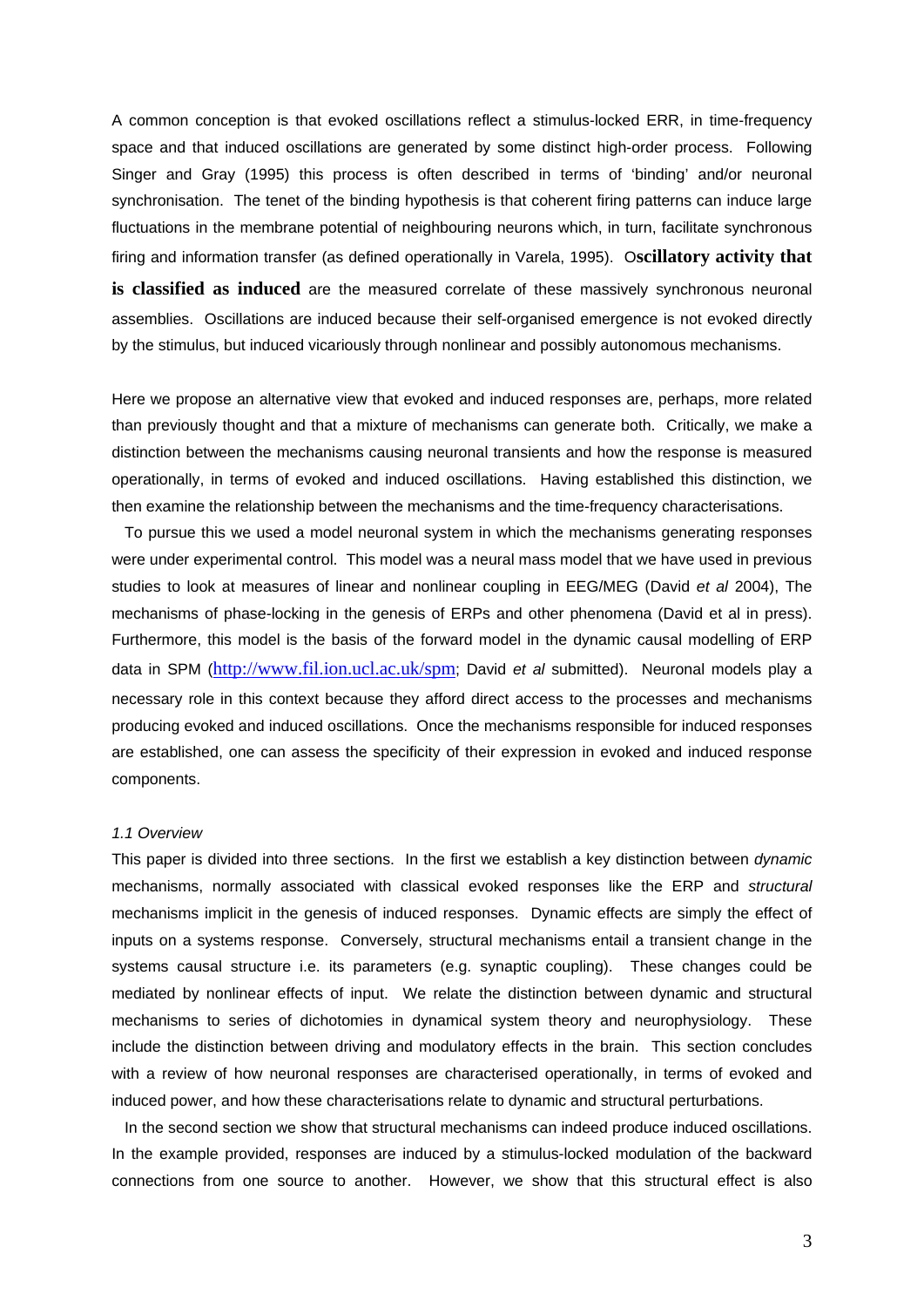expressed in evoked oscillations when dynamic and structural effects interact. In the final section we show the converse, namely that dynamic mechanisms can produce induced oscillations, even in the absence of structural effects. This can occur when trial-to-trial variations in input suppress highfrequency responses after averaging. Our discussion focuses on the rather complicated relationship between the two types of mechanisms that can cause responses in EEG/MEG and the ways in which evoked and induced responses are measured. We introduce *adjusted* power as a complement to induced power that resolves some of these ambiguities.

#### **2. Theory**

#### *2.1 Dynamic and structural mechanisms*

In this section we introduce two distinct mechanisms that underlie neuronal transients. The distinction arises from a simple view of neuronal responses, as the response of an input-state-output system to perturbations. Any analytic system can be described by an equation governing the dynamics of its states and a function that converts the current state *x* of the system into some output or measure *y*, in our case an EEG/MEG signal.

$$
\begin{aligned} \n\dot{x} &= f(x, u, \theta) \\ \ny &= \lambda(x, \theta) + \varepsilon \tag{1} \n\end{aligned}
$$

These states  $x(t)$  cover all the variables that describe the state of a neuronal system (*e.g.* a collection of neuronal sub-populations that constitutes an EEG source). For example, the states could include the depolarisation of all the systems neuronal compartments, and any other variable that shapes its dynamics. *u*(*t*) or inputs enter the state equations to changes states, directly or indirectly. This input can have both stochastic and deterministic (*i.e.* stimulus-locked) components.  $\theta(t)$  are system parameters that encode its functional or causal architecture; for example, the connection strengths among neuronal units.  $\varepsilon(t)$  represents observation noise. See Figure 1 for a schematic representation of these quantities.

#### Figure 1 about here

 From Eq.(1), it is immediately clear that the states, and implicitly the systems response, can only be changed by perturbing  $u(t)$  or  $\theta(t)$ . We will refer to these as dynamic and structural effects respectively. This distinction arises in a number of different contexts. From a purely dynamical point of view, transients elicited by dynamic effects are the systems response to input changes; for example, the presentation of a stimulus in an ERP study. If the system is dissipative and has a stable fixed point, then the response is a generalised convolution of the input.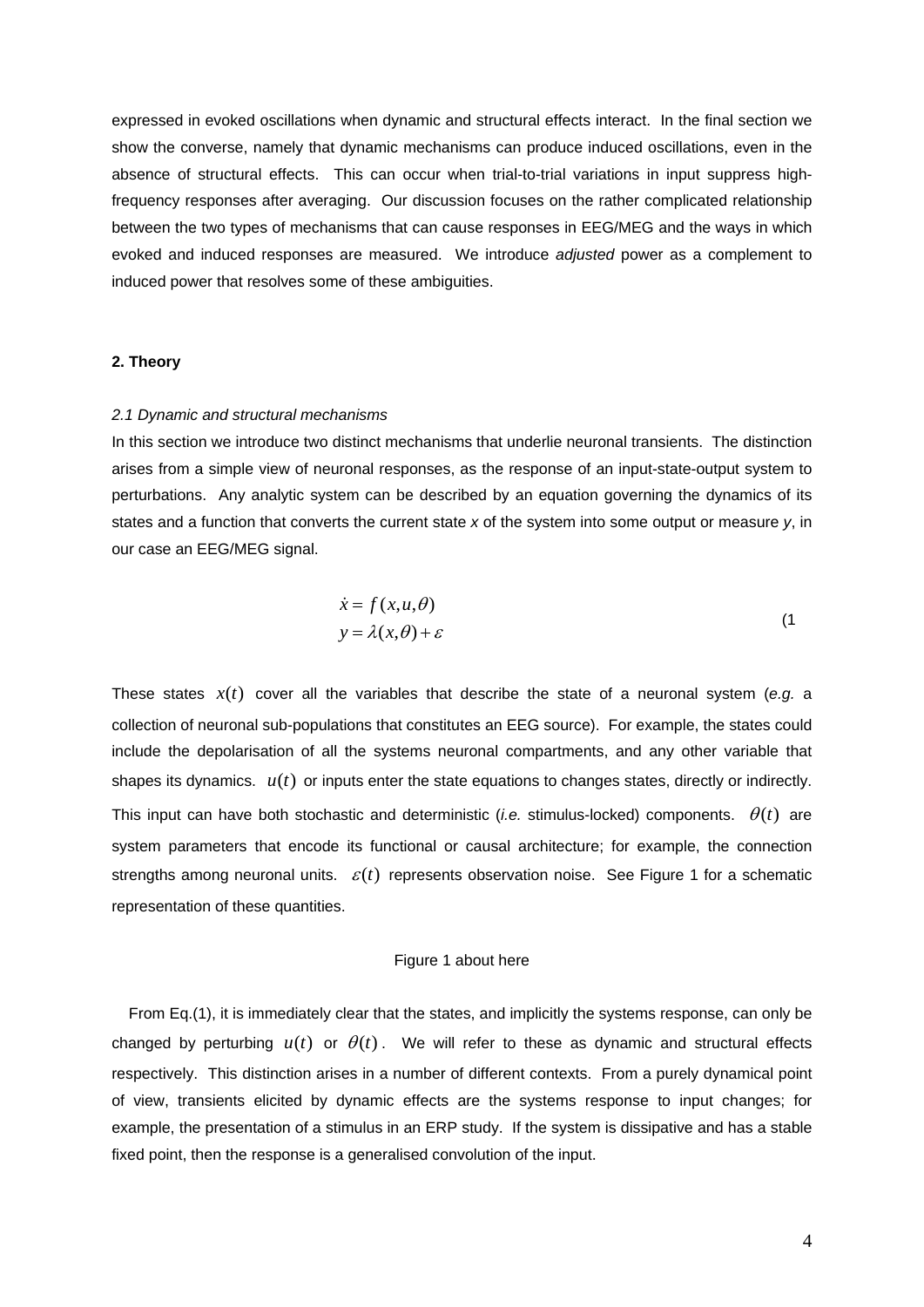$$
y(t) = h(u, \theta) + \varepsilon
$$
  
\n
$$
h(u, \theta) = \sum_{i} \int_{0}^{t} \dots \int_{0}^{t} K_{i}(\sigma_{1}, \dots, \sigma_{i}) u(t - \sigma_{1}), \dots, u(t - \sigma_{i}) d\sigma_{1}, \dots, d\sigma_{i}
$$
  
\n
$$
K_{i}(\sigma_{1}, \dots, \sigma_{i}, \theta) = \frac{\partial^{i} y(t)}{\partial u(t - \sigma_{1}), \dots, \partial u(t - \sigma_{i})}
$$
\n(2)

where  $\kappa(\sigma_1, ..., \sigma_n, \theta)$  is called the *n*-th order Volterra kernel. This equation may look complicated but it is just a generalization of a conventional convolution equation to second and high-orders and obtains from a simple Taylor expansion of Eq.(1). See Friston (2001) for a fuller discussion. This generalized convolution has an equivalent representation in the frequency or spectral domain. Introducing the spectral density representation  $s(\omega)$ 

$$
u(t) = \int s_u(\omega)e^{-j\omega}d\omega
$$
 (3)

we can rewrite the Volterra expansion, Eq (2) as

$$
h(u,\theta) = \sum_{i} \int_{-\pi}^{\pi} \dots \int_{-\pi}^{\pi} e^{j(\omega_1 + \dots + \omega_i)t} \Gamma_1(\omega_1, \dots, \omega_i) s_u(\omega_1), \dots, s_u(\omega_i) d\omega_1, \dots, d\omega_i
$$
 (4)

where the functions

$$
\Gamma_1(\omega_1, \theta) = \int_0^{\infty} e^{-j\omega_1 \sigma_1} \kappa_1(\sigma_1) d\sigma_1
$$

$$
\Gamma_2(\omega_1, \omega_2, \theta) = \int_0^{\infty} \int_0^{\infty} e^{-j(\omega_1 \sigma_1 + \omega_2 \sigma_2)} \kappa_2(\sigma_1, \sigma_2) d\sigma_1 d\sigma_2
$$

are the Fourier transforms of the kernels. These functions are called *generalized transfer functions* and mediate the expression of frequencies in the output given those in the input. Critically, the influence of high-order kernels, or equivalently generalized transfer functions means that a given frequency in the input can induce a *different* frequency in the output. A simple example of this would be squaring a sine wave input to produce an output of twice the frequency.

 The duration and form of the resulting dynamics effect depends on the *dynamical stability* of the system to perturbations of its states (*i.e.* how the systems trajectories change with the state). Structural effects depend on structural stability (*i.e.* how the systems trajectories change with the parameters). Systematic changes in the parameters can produce systematic changes in the response, even in the absence of input. For systems that show autonomous (*i.e.* periodic or chaotic)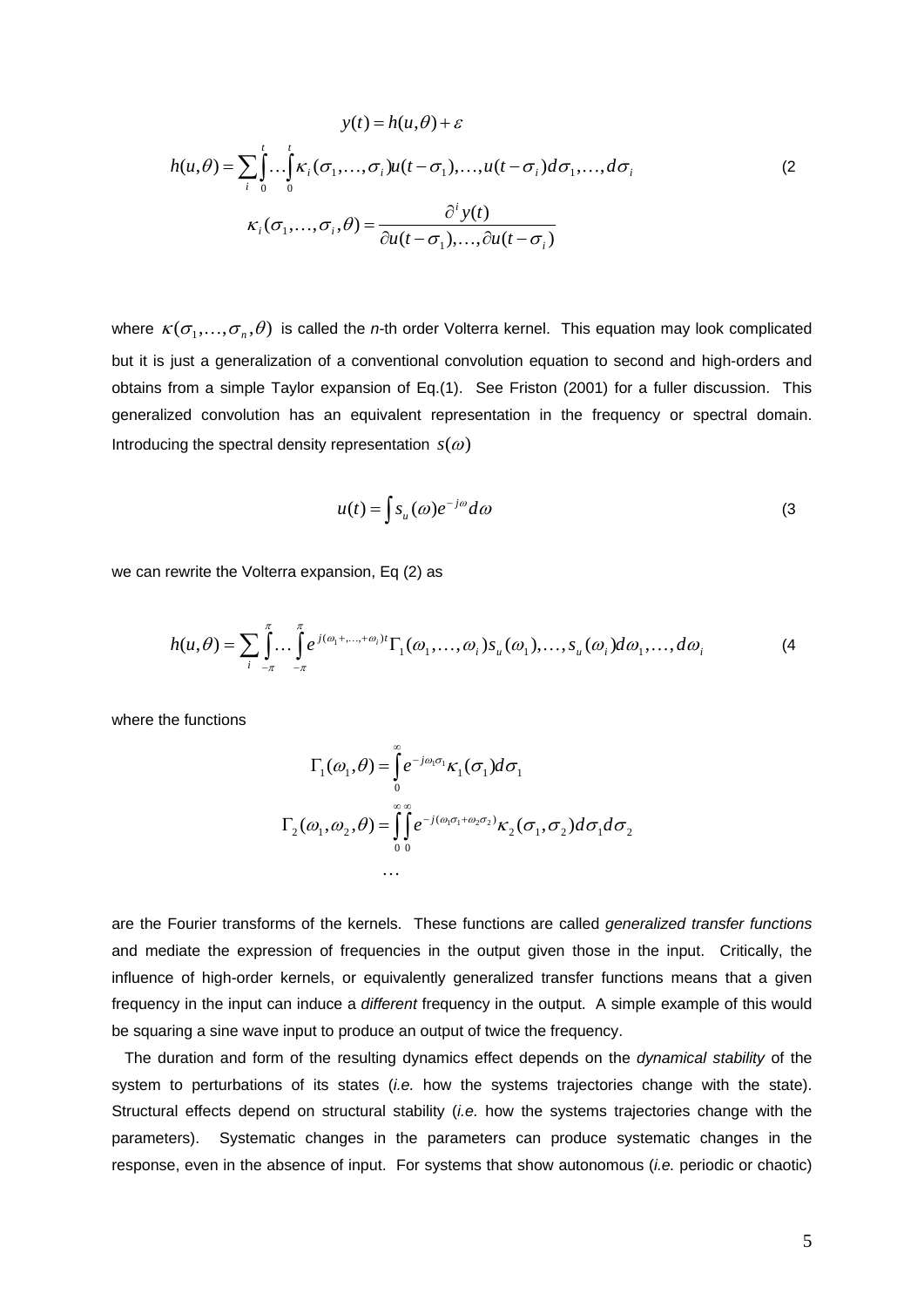dynamics, changing the parameters is equivalent to changing the attractor manifold, which induces a change in the systems states. We before have discussed this in the context of nonlinear coupling and classical neuromodulation (Friston 1997, Breakspear *et al* 2003). For systems with fixed points and Volterra kernels, changing the parameters is equivalent to changing the kernels and transfer functions. This changes the spectral density relationships between the inputs and outputs. As such, structural effects are clearly important in the genesis of induced oscillations because they can produce frequency modulation of ongoing activity that does not entail phase locking to any event.

 This difference between dynamic and structural effects is closely related to the distinction between linear and nonlinear mechanisms but they are not synonymous. The second-order approximation of Eq.(1) makes their relationship clear<sup>1</sup>

$$
\dot{x} = u_D \partial f / \partial u_D + u_D^2 \partial^2 f / \partial u_D^2 + \dots \n+ (J + u_M \partial J / \partial u_M + \dots + x_1 \partial J / \partial x_1 + \dots) x \nJ = \partial f / \partial x
$$
\n(5)

Here, *J* is the system's Jacobian. The top line encodes dynamic effects that are mediated by a dynamic input  $u(t)_p$ . This can have both linear and nonlinear components. The second line represents structural effects that are mediated by structural inputs  $u(t)_{M}$ . Here the input does not change the states directly but changes them indirectly by modulating the systems Jacobian (*i.e.* its dynamic structure). The matrices  $\partial J(\theta)/\partial u_{M}$  could be regarded as parameters of the system or, more intuitively, as changes in the architecture induced by inputs. Critically, structural effects are always nonlinear and involve an interaction with the states. For readers familiar with dynamic causal modeling with the bilinear model, bilinear effects are structural effects. These effects are often construed as the modulation of a coupling, in a neuronal network, by an experimental input. In terms of the spectral formulation, structural inputs have only second or high-order kernels and associated transfer functions.

 In summary, dynamic effects are expressed directly on the states and conform to a convolution of inputs to form responses. Structural effects are expressed indirectly, through the Jacobian, and are inherently nonlinear, inducing high-order kernels and associated transfer functions.

#### *2.2 Drivers and modulators*

1

The distinction between dynamic and structural inputs speaks immediately to the difference between 'drivers' from 'modulators' (Sherman and Guillery, 1998). In sensory systems, a driver ensemble can be identified as the transmitter of receptive field properties. For instance, neurons in the lateral geniculate nuclei drive primary visual area responses, in the cortex, so that retinotopic mapping is conserved. Modulatory effects are expressed as changes in certain aspects of information transfer,

<sup>&</sup>lt;sup>1</sup> For simplicity we consider a single dynamic input  $u_D^-$  and a single modulatory input  $u_M^{}$  , which could be the same *i.e.*  $u<sub>D</sub> = u<sub>M</sub>$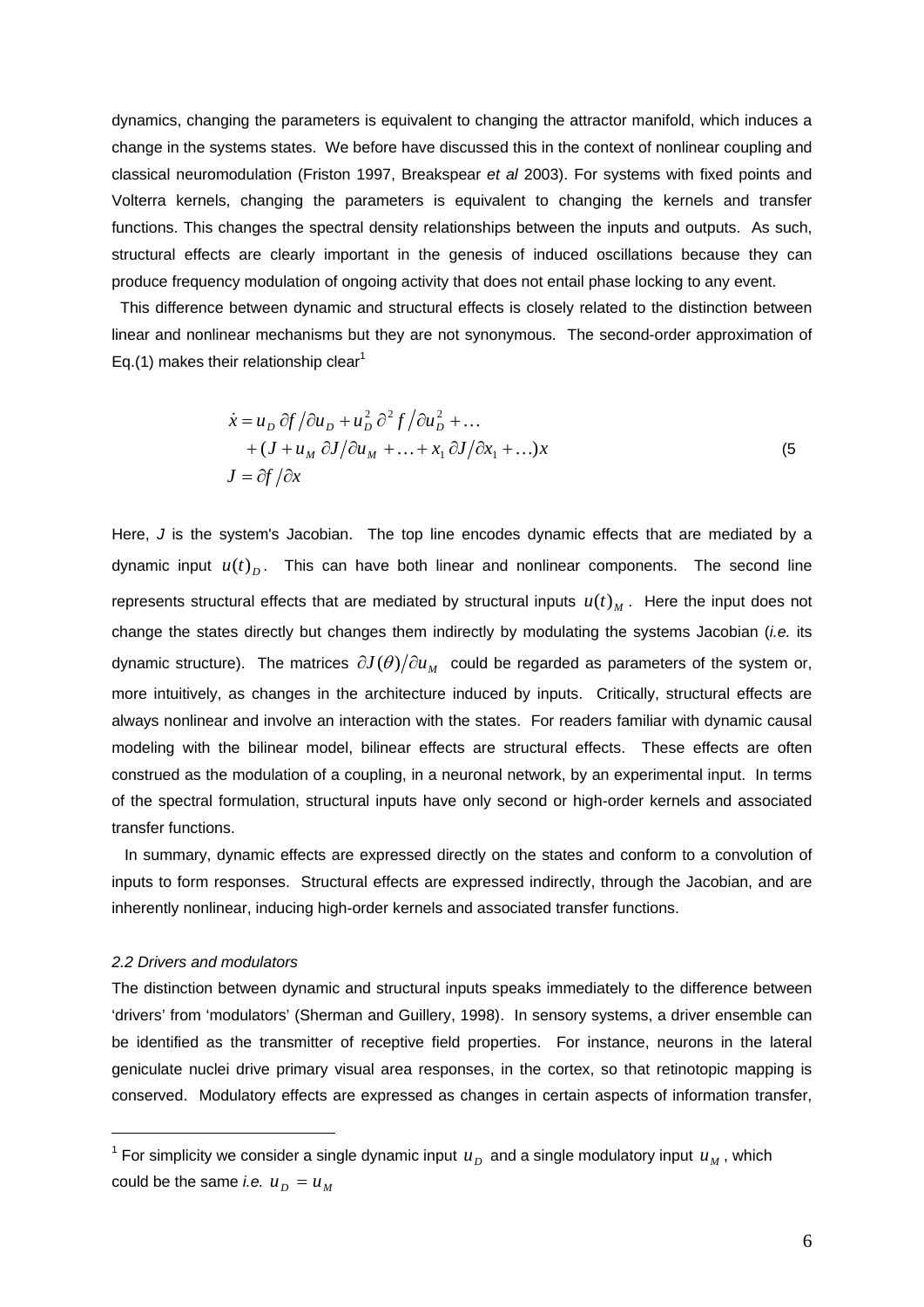by the changing responsiveness of neuronal ensembles in a context-sensitive fashion. A common example is attentional gain. Other examples involve extra-classical receptive field effects that are expressed beyond the classical receptive field. Generally, these are thought to be mediated by backward and lateral connections. In terms of synaptic processes, it has been proposed that the post-synaptic effects of drivers are fast (ionotropic receptors), whereas those of modulators are slower and more enduring (*e.g.* metabotropic receptors). The mechanisms of action of drivers refer to classical neuronal transmission, either biochemical or electrical, and are well understood. Conversely, modulatory effects can engage a complex cascade of highly nonlinear cellular mechanisms (Turrigiano and Nelson, 2004). Modulatory effects can be understood as transient departures from homeostatic states, lasting hundreds of milliseconds, due to synaptic changes in the expression and function of receptors and intracellular messaging systems.

 Classical examples of modularity mechanisms involve voltage-dependent receptors, such as NMDA receptors. These receptors do not cause depolarisation directly (*c.f.* a dynamic effect) but change the units sensitivity to depolarisation (*i.e.* a structural effect). It is interesting to note that backward connections, usually associated with modulatory influences, target supragranular layers in the cortex where NMDA receptors are expressed in greater proportion.

 Having established the difference between dynamics and structural effects and their relationship to driving and modulatory afferents in the brain, we now turn to the characterisation of evoked and induced responses in terms of time-frequency analyses.

#### *2.3 Evoked and induced responses*

The criterion that differentiates induced and evoked responses is the degree to which oscillatory activity is phase-locked to the stimulus over trials. An ERR is the waveform that is expressed in the EEG signal after every repetition of the same stimulus. Due to physiological and measurement noise, the ERR is often only evident after averaging over trials. More formally, the *evoked* response  $y(t)$ to a stimulus is defined as the average of measured responses in each trial  $y(t)$ 

$$
y(t)_{e} = \langle y(t) \rangle \tag{6}
$$

where *t* is peristimulus time.

A time-frequency representation  $s(\omega,t)$  of a response  $y(t)$  obtains by successively filtering  $y(t)$ using a kernel or filter-bank parameterised by frequencies  $\omega_i = 2\pi v_i$ , over the frequency range of interest:

$$
s(\omega, t) = \begin{bmatrix} k(\omega_1, t) \otimes y(t) \\ \vdots \\ k(\omega_J, t) \otimes y(t) \end{bmatrix}
$$
 (7)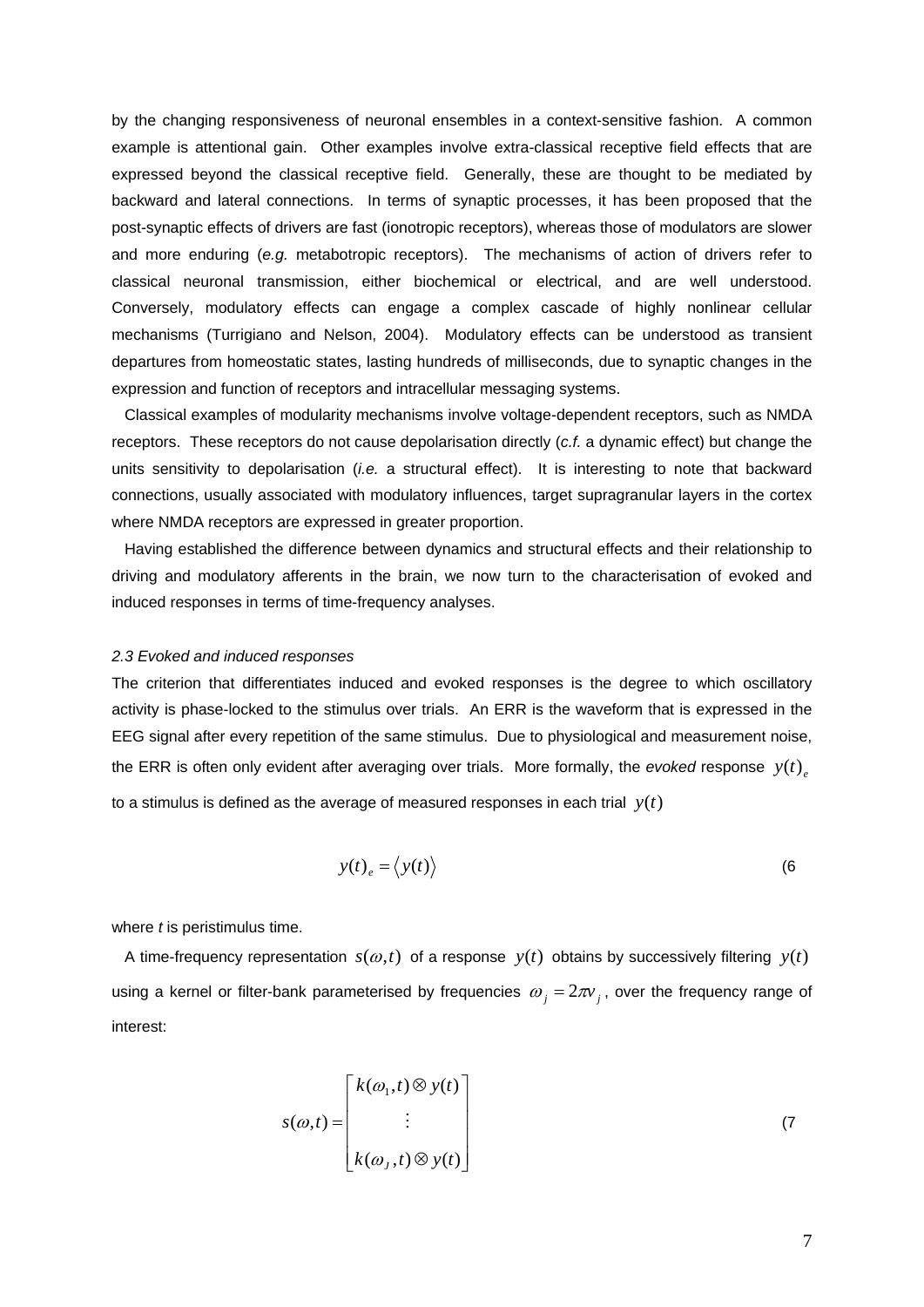where  $\otimes$  denotes linear convolution.  $k(\omega_i, t)$  can take several forms (Kiebel *et al.*, submitted). We used the Morlet wavelet:

$$
k(\omega_j, t) = \sqrt{\nu_j} \exp\left(-\frac{1}{2} \left(t\nu_j / \sigma\right)^2\right) \exp(i\omega_j t).
$$
 (8)

 $\sigma$  is a user-specified constant, which sets the number of cycles of the wavelet, and therefore the temporal and frequency resolution of the wavelet transform. The total power, averaged over trials and the power of the average are respectively

$$
g(\omega,t)_T = \langle s(\omega,t)s(\omega,t)^* \rangle
$$
  
 
$$
g(\omega,t)_e = \langle s(\omega,t) \rangle \langle s(\omega,t)^* \rangle
$$
 (9)

where *\** denotes the complex conjugate.  $g(\omega,t)$  is evoked power and is simply the power of  $y(t)$ . Induced power  $g(\omega,t)$ , is defined as the component of total power that cannot be explained by baseline and evoked power<sup>2</sup>. This implicitly partitions total power into three orthogonal components (induced, baseline and evoked).

$$
g(\omega, t)_i = g(\omega, t)_T - g(\omega)_b - g(\omega, t)_e
$$
  
 
$$
g(\omega, t)_T = g(\omega, t)_i + g(\omega, t)_e + g(\omega)_b
$$
 (10)

Baseline power  $g(\omega)_b$  is a frequency-specific constant due to ongoing activity and experimental noise, both of which are assumed to be stationary, that is usually calculated over a period of time preceding stimulus presentation.

#### *2.4 Evoked and induced power and their mechanisms of generation*

<u>.</u>

In this subsection we establish how dynamic and structural mechanisms are expressed in terms of evoked and induced power. As illustrated in Figure 1, the inputs for the *i*-the trial  $u^{(i)}$  can be decomposed into a deterministic stimulus-related component  $\alpha$  and trial-specific background activity  $\beta^{(i)}$ , which is stochastic and unrelated to the stimulus

$$
u^{(i)} = \alpha + \beta^{(i)}.
$$
\n<sup>(11)</sup>

 $2$  A different definition is sometimes used, where induced responses are based on the difference in amplitude between single-trials and the ERR:  $y(t) - y(t)$  (Truccolo *et al.,* 2002). The arguments in this work apply to both formulations. However, it is simpler for us to use Eq.(10) because it discounts ongoing activity. This allows us to develop the arguments by considering just one trial-type (a opposed to differences between trial types)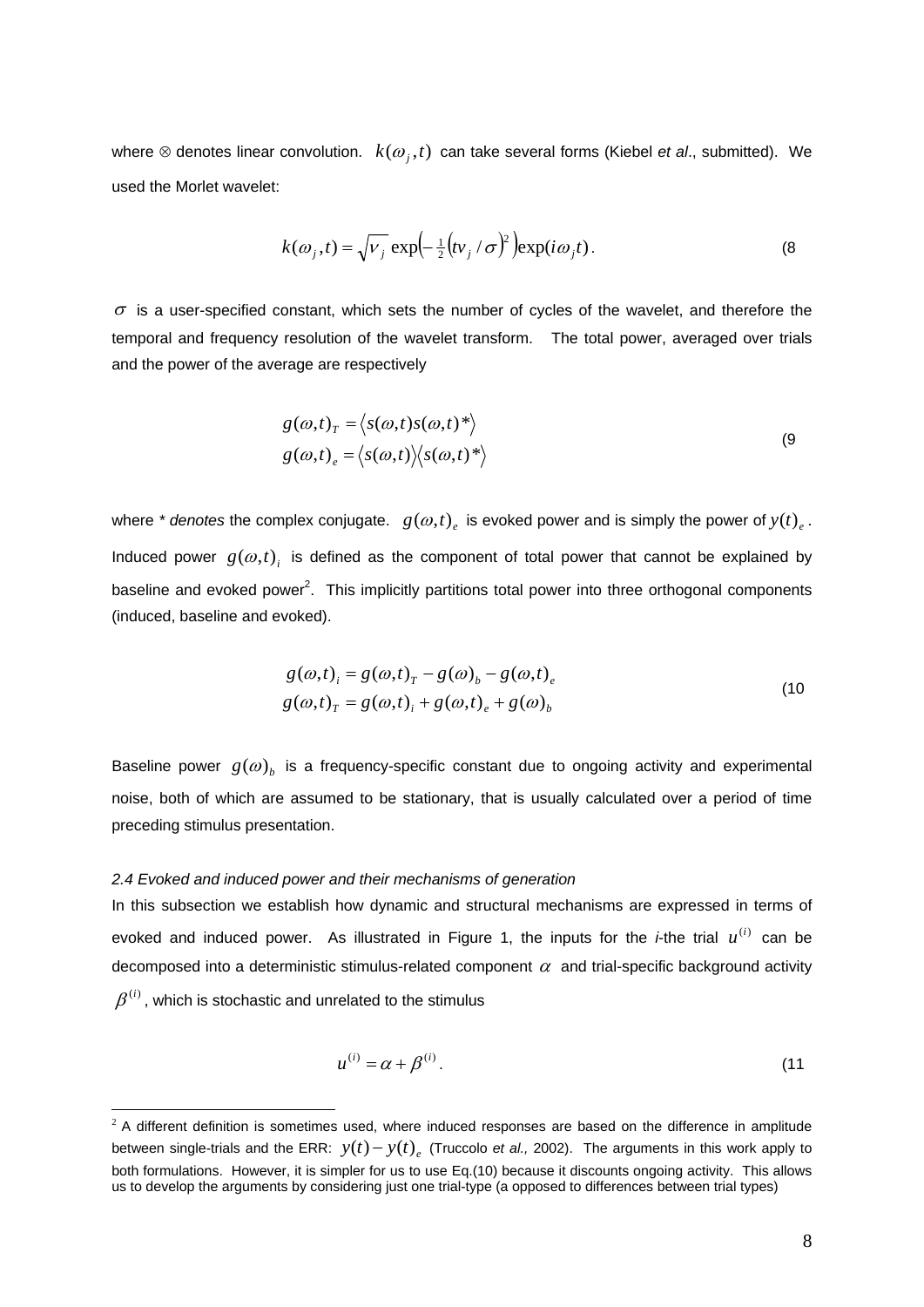For simplicity, we will assume that the state-space defined by Eq.(1) operates largely in its linear regime, as suggested by studies which have found only weak nonlinearities in EEG oscillations (Breakspear and Terry, 2002; Stam et al., 1999). This allows us to focus on the first-order kernels and transfer functions. We will also assume the background activity is stationary. In this instance, the total power is, by Eq.(4)

$$
g(\omega, t)_T = |\Gamma(\omega, t)|^2 g(\omega, t)_u + g(\omega)_\varepsilon
$$
  
 
$$
g(\omega, t)_u = g(\omega, t)_\alpha + g(\omega)_\beta
$$
 (12)

In words, the total power is the power of the input, modulated by the transfer function  $|\Gamma(\omega,t)|^2$ , plus the power of the noise term. The power of the input is simply the power of the deterministic component, at time *t*, plus the power of ongoing activity. The evoked power is simply the power of the input, because the noise and background terms are suppressed by averaging

$$
g(\omega, t)_{e} = \left| \Gamma(\omega, t) \right|^{2} \left\langle s(\omega, t)_{\alpha} \right\rangle \left\langle s(\omega, t) \right|_{\alpha}^{*} \left\langle s(\omega, t) \right\rangle
$$
  
=  $\left| \Gamma(\omega, t) \right|^{2} g(\omega, t)_{\alpha}$  (13)

The baseline power at  $t = t_0$  is

$$
g(\omega)_b = \left| \Gamma(\omega, t_0) \right|^2 \, g(\omega)_\beta + g(\omega)_\varepsilon \tag{14}
$$

This means that induced power is

$$
g(\omega, t)_{i} = (|\Gamma(\omega, t)|^{2} - |\Gamma(\omega, t_{0})|^{2})g(\omega)_{\beta}
$$
\n(15)

This is an important result. It means that the only way induced power can be expressed is if the transfer function  $\Gamma(\omega, t, \theta)$  changes at time *t*. This can only happen if the parameters of the neuronal system change. In other words, only structural effects can mediate induced power. However, this does not mean to say that structural effects are expressed only in induced power. They can also be expressed in the evoked power: Eq.(13) shows clearly that evoked power at a particular point in peristimulus time depends on both  $g(\omega, t)$ <sub>a</sub> and  $\Gamma(\omega, t, \theta)$ . This means that structural effects mediated by changes in the transfer function can be expressed in evoked power, provided  $g(\omega,t)_{\alpha} > 0$ . In other words, structural effects can modulate the expression of stationary components due to ongoing activity and also deterministic components elicited dynamically. To summarize so far: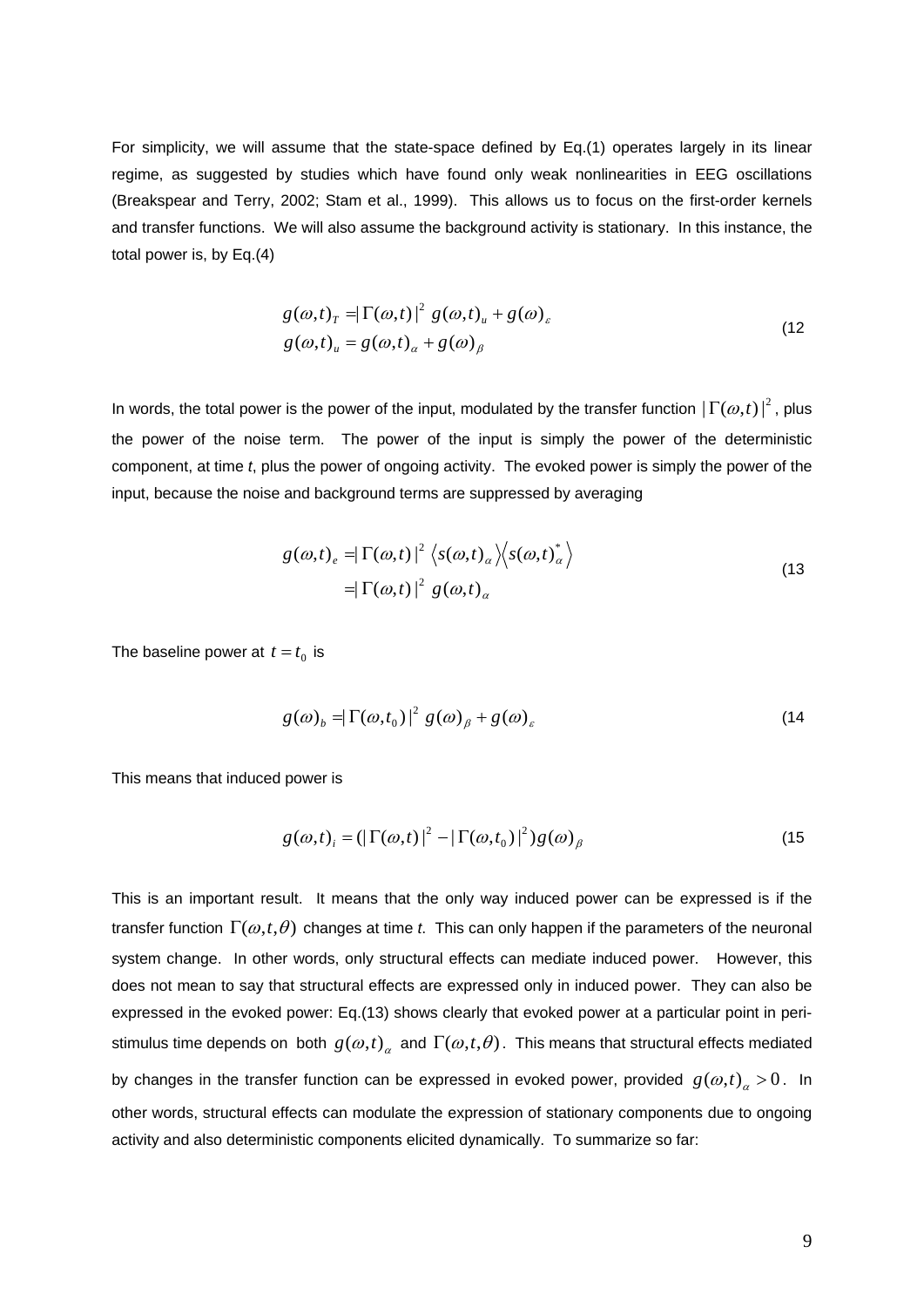- Dynamic effects (of driving inputs) conform to a generalized convolution of inputs to form the systems response
- Structural effects can be formulated as a time-dependent change in the parameters (that may be mediated by modulatory inputs). This translates into time-dependent change in the convolution kernels and ensuing response.
- If the ongoing activity is non-zero and stationary, only structural effects can mediate induced power
- If stimulus-related input is non-zero, structural effects can also mediate evoked power, *i.e.*  dynamic and structural effects can conspire to produce evoked power.

In the next section we demonstrate these theoretical considerations in a practical setting, using a neural mass model of event-related responses. In this section and in the simulations below, we have only considered effect of a single trial-type. In practice, one would normally compare the responses evoked and induced by two trial types. However, the conclusions are exactly the same in both contexts. One can regard the simulations below as a comparison of one trial-type to a baseline that caused no response (and had no baseline power).

#### **3. Modelling induced oscillations**

#### *3.1 Neural-mass models*

The classical approach to modeling MEG/EEG signals is to use neural mass models (Freeman, 1978; Lopes da Silva et al., 1974; Robinson et al., 2001). The idea is to model the state of a neuronal assembly, *i.e.* thousands of identical neurons, using operations that describe the mean input-output relationships. For example, one can summarize the state of a neuronal assembly with its mean membrane potential and firing rate. The expected potential can be obtained using a linear convolution of the mean firing rate with a gamma function. This function can be understood as the postsynaptic potential impulse response function. The output of the neuronal assembly is a mean firing rate, which is a nonlinear (sigmoid) function of the mean membrane potential. There are several models of MEG activity that are based upon this approach. In particular, the Jansen model (Jansen and Rit, 1995) mimics the canonical architecture of a mini-column, which can be treated as a cortical source. The Jansen model comprises three neuronal populations: excitatory and inhibitory interneurons and pyramidal cells. The MEG/EEG signal is assumed to be proportional to the depolarisation of pyramidal cells. The parameters of the model are the synaptic time constants, efficacies and coupling parameters that control the intrinsic connections within a source and extrinsic connections among sources. This model and various extensions have been used to simulate oscillatory activity (David and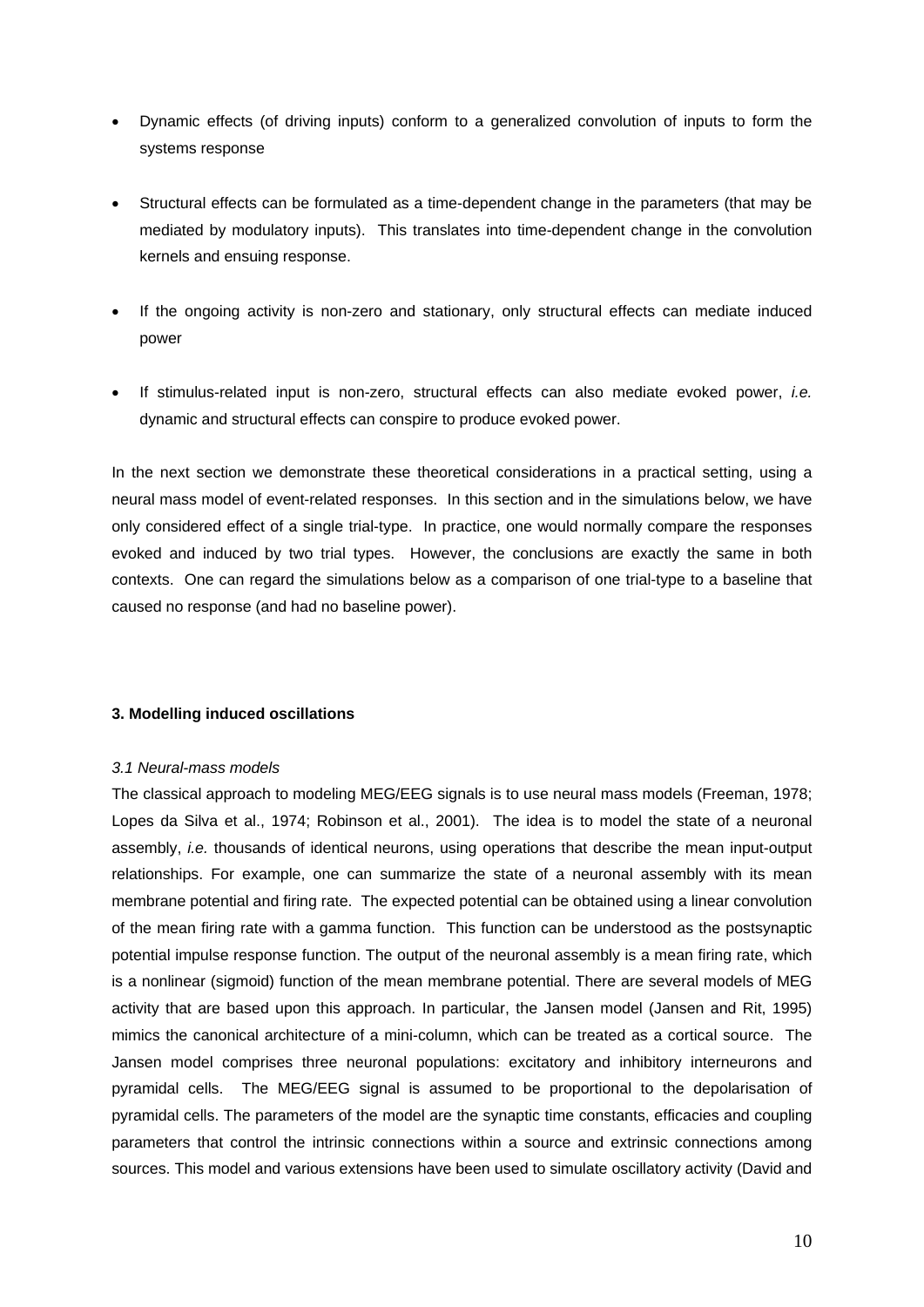Friston, 2003; David et al., 2004; Jansen and Rit, 1995), evoked responses (Jansen and Rit, 1995; David et al., in press) and epileptic activity (Wendling et al., 2000).

Here we model MEG/EEG signals using the Jansen model (Jansen and Rit, 1995), extended to cover neuronal ensembles with different kinetics (David and Friston, 2003) and extrinsic cortico-cortical connections (David *et al*., in press; Crick and Koch, 1998). This model defines the state equation and observer in Eq.(1). The details of these equations are not important in the present context. A detailed description of the model can be found in David et al. (2005) and the Matlab scripts are also available to download from www.fil.ion.ucl.ac.uk/spm (as part of the DCM for ERPs toolbox; *e.g*., spm\_erp\_fx.m)

The model used here does not model explicitly the diversity of neuronal subpopulations and their processes, such as glial-neuron interactions. However, because the Jansen model is a lumped representation of diverse processes, one explicit parameter, such as coupling between regions, can be understood as representing diverse phenomena. For instance, when we manipulate coupling parameters, we explicitly modify the efficacy of cortico-cortical connections. The neural mechanisms responsible for this increase of connection strength are diverse: modulation of transmitter release, modulation of local synchronisation due to glial cells, *etc*. These relatively fine-scale processes are not included in the Jansen model, but the mean field approximation of neural mass models can, in many instances, capture the dynamics that emerge. We chose Jansen's neural mass model of EEG because there has been a considerable amount of work showing that it can reproduce most of the phenomena and dynamics seen in real EEG data.

The key thing is that the model has a relatively high degree of face validity, when it comes to modelling neuronal dynamics and, critically, allows selective dynamic or structural perturbation.

 We consider a simple model composed of two sources, inter-connected with forward and backward connections (Figure **1B**). The sources receive two types of inputs. The first models afferent activity that delivers dynamic perturbations to the systems states (by changing post-synaptic currents). This dynamic perturbation had stochastic and deterministic components: background inputs  $\beta^{(i)}$ comprised Gaussian noise that was delivered to both sources. The deterministic part modelled a stimulus with an impulse  $\alpha(t) = \delta(0)$ , delivered to the first source at the beginning of each trial. The second sort of input  $u(t)$ <sub>M</sub> induced a structural change by modulating extrinsic connections. As one might expect, the effects of these two input classes differ considerably. On the one hand, synaptic inputs perturb the system nearly instantaneously and the deterministic part evokes responses that are phase-locked to the stimulus. On the other hand, modulatory inputs modify the manifold that attracts ongoing activity, without necessarily resetting its phase. For simplicity, we restrict our modulatory effects to a modulation of the extrinsic backward connection, thus encompassing various synaptic mechanisms which modify the gain of excitatory synapses (Salinas and Their, 2000). We chose this form of modulation because it was the simplest. Structural perturbations change the systems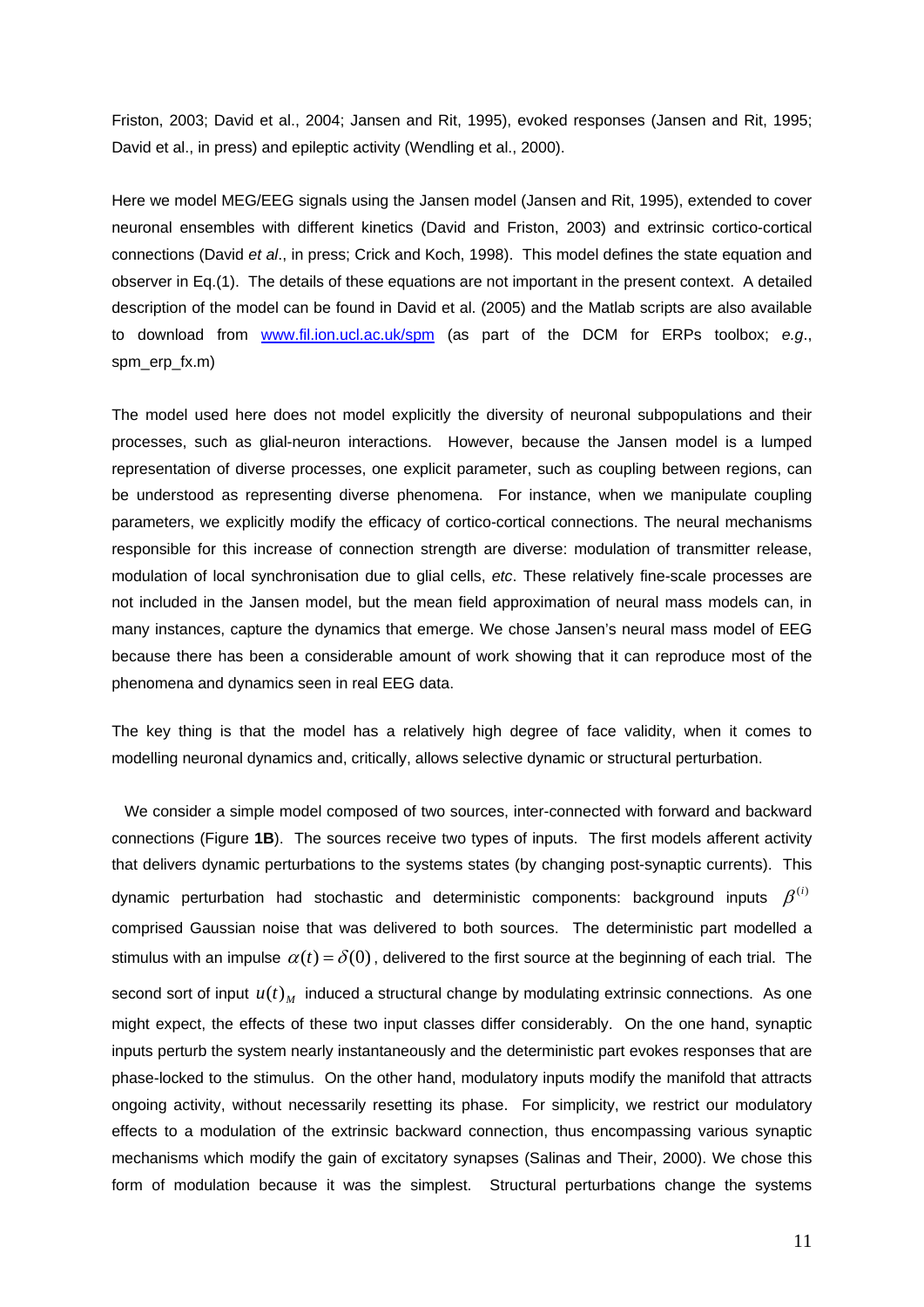parameters (*i.e*., coupling parameters modelling synaptic efficacy). We elected to change one extrinsic connection; the backward connection. We chose the backward connection because backward connections are associated with modulatory effects, both in terms of physiology (e.g., the mediation of extra-classical receptive field effects, see also Allman et al 1985 and Murphy et al 1999) and anatomy (e.g., they terminate in supragranular layers that expressed large number of voltagedependent NMDA receptors). See also Maunsell & van Essen, (1983) and Angelucci, *et al* (2002).

There may be many other modulatory mechanisms that will produce the same pattern of oscillatory activity and it will be an interesting endeavour to disambiguate the locus of structural changes using these sorts of models and empirical data (see David *et al* in press).

#### *3.2 Structural perturbation and induced oscillations*

We assume that the stimulus engages a cascade of neural events, involving recurrent hierarchical dynamics that modulates the systems structure. This is modelled by the deterministic modulatory input  $u(t)$ <sub>M</sub>. In our model (Figure 1B), this increases the strength of backward connections between the sources. This could be regarded as modelling voltage-dependence in a massive pool of NMDA receptors located in the supragranular targets of backward connections; although many other mechanisms could be approximated by such changes in connectivity. In this example, we use the following structural perturbation

$$
\theta(t)_B = \theta_B (1 + u(t)_M)
$$
  
\n
$$
u(t)_M = \begin{cases}\n\frac{(t - t_0)}{\tau} \exp(-\frac{(t - t_0)}{\tau}) & t \ge t_0 \\
0 & t < t_0\n\end{cases}
$$
\n(16)

where  $t_0$  and  $\tau$  are the onset and time-constant of the modulating input, respectively. This input acts on the parameter  $\theta_{B}$  of the state equation to smoothly modify the convolution of ongoing and driving inputs.

 To illustrate the points of the previous section, we will consider two scenarios in which the modulatory effect arrives at the same time as the driving input and one in which it arrives after the dynamic perturbation has dissipated. Let us assume that the modulatory input has a slow timeconstant  $\tau = 150$ *ms* compared to the main frequency of ongoing oscillations (10Hz). The modulatory effects can be expressed with stimulus onset, or after some delay. In the first case, evoked oscillations will be modulated and these effects will be visible in the ERR. In the second case, phaselocking with the stimulus will have been lost and no effect will be seen in the ERR. However, in both cases, structural changes will appear as induced oscillations. This is illustrated in Figure 2 (using 500 trial-averages). In the upper panel we consider a modulatory input immediately after stimulus onset. As expected, evoked responses are much more pronounced relative to delayed modulation (lower panel). The induced power (**C**) shows that increases in the backward connection induce oscillations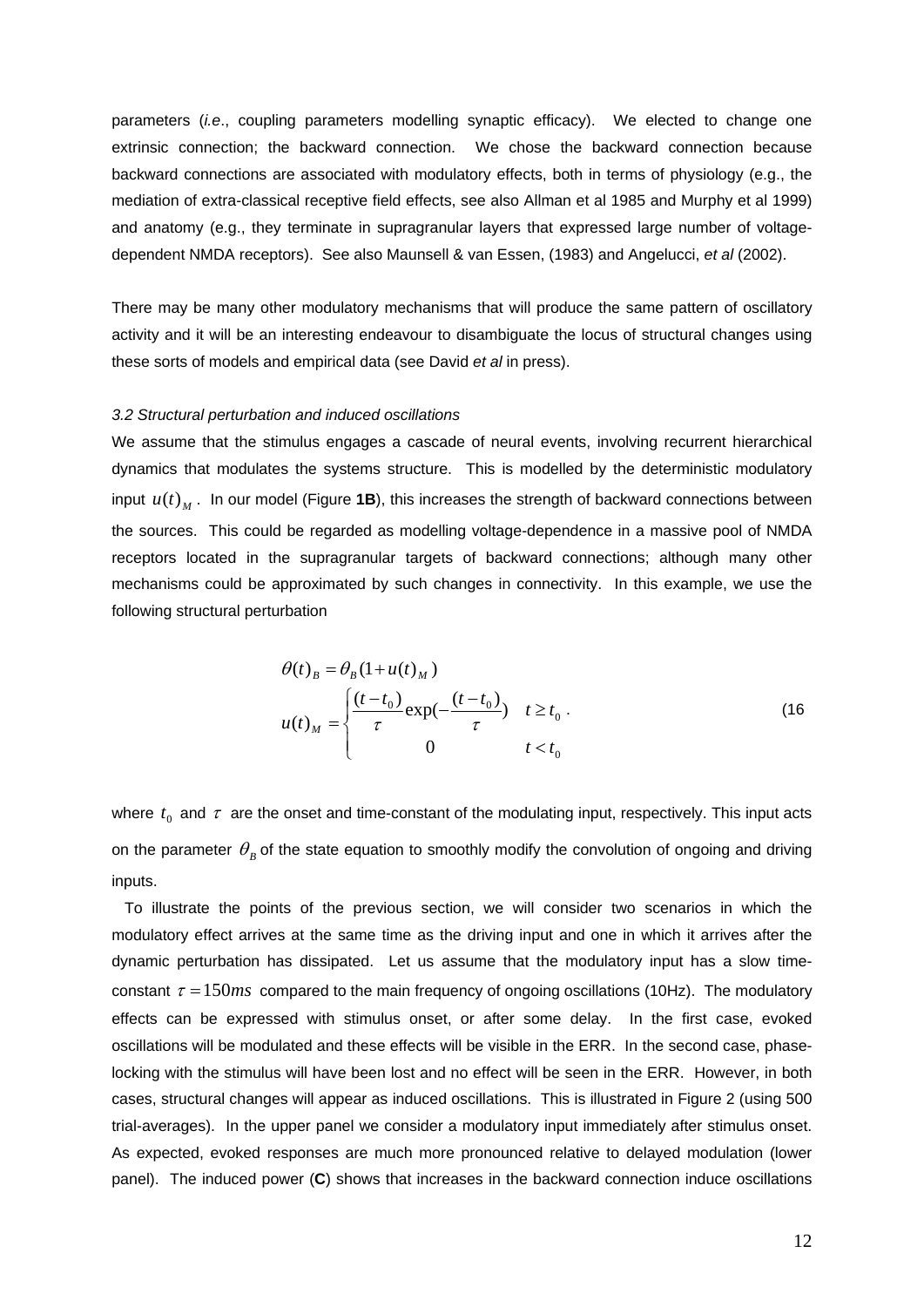in the alpha and gamma band. The induced power in Figure 2 has been frequency normalised (by removing the mean and dividing by the standard deviation at  $t = 0$ ) to show increased power in the gamma band more clearly.

 These simulations provide a nice model for induced responses using a structural perturbation, in this instance a slow modulation of the efficacy of backward connections in a simple hierarchy of neuronal populations. Critically, these simulations also show that responses can be evoked structurally by a modulation of dynamic perturbations. This dual mechanism depends on driving and modulatory effects occurring at the same time, causing evoked and induced responses in the same time-frequency window.

#### *3.3 Structurally evoked responses and phase-resetting*

Phase-resetting is a popular perspective on mechanisms responsible for evoked responses (David et al in press; Makeig et al., 2002;; Klimesh et al 2004). Phase-resetting is inferred when there is a phase-locking of responses, with no change in their amplitude. It is tempting to formulate phaseresetting in terms of dynamic and structural mechanisms and, in particular, the appearance of evoked responses that are mediated by structural mechanisms, as in Figure 2. We have argued previously (David *et al* in press) that phase-resetting entails an interaction between the input and the neuronal state of an ensemble (*e.g.* the phase of ongoing oscillations). The response component  $u(t)$ <sub>M</sub>  $\partial J/\partial u(t)$ <sub>M</sub> x in Eq.(5) embodies this interaction. This means phase-resetting is a structural effect that is mediated by a deterministic, modulatory, component of the input.

However, the joint expression of evoked and induced responses does not imply phase-resetting. This is because phase-resetting is a very specific structural mechanism that entails a *reduction* of induced power. The reason is simple; if the stimulus does not change the amplitude of oscillations, the total power will be constant over peristimulus time. Phase-resetting will increase evoked power. Because induced power is the total power that cannot be explained by evoked and baseline power, it must fall. This provides the basis for a test for phase-resetting, which we will pursue in a later communication. Note that analyses framed in terms of phase-distributions over trials (*i.e*., phase re-setting analyses) discount amplitude variations and assume that differences in phase-distributions are not mediated by amplitude differences.

Having established that evoked responses can be mediated by structural mechanisms we now show that induced responses can be mediated by dynamic mechanisms.

Figure 2 about here

#### **4. Induced oscillations and trial-to-trial variability**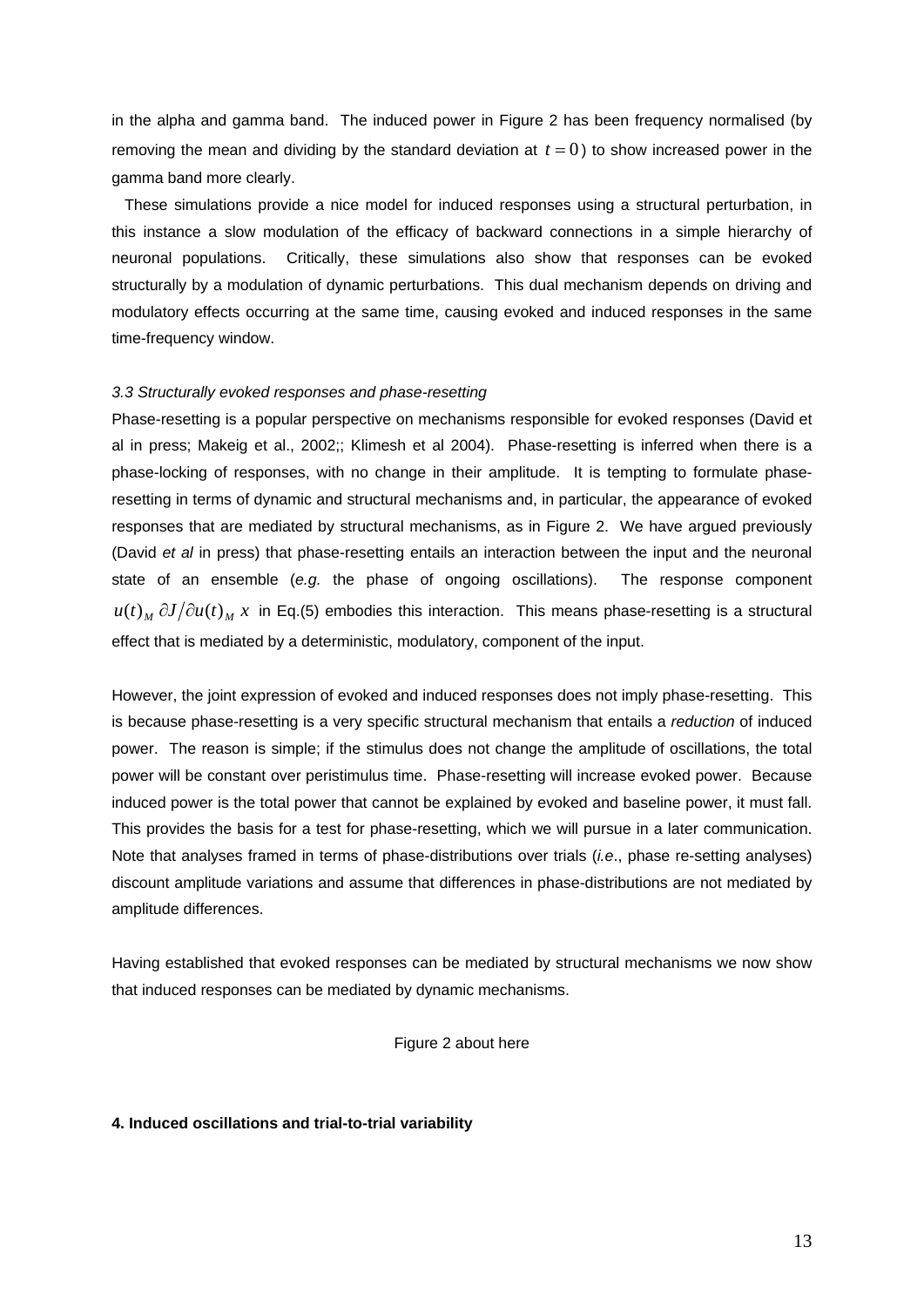Above we have considered the stimulus as a deterministic input. In this section we consider what would happen if the stimulus-related input was stochastic. This randomness is most easily understood in terms of trial-to-trial variability in the inputs. Following (Trucculo et al., 2002), we examine two random aspects of inputs, namely stochastic variations in gain and latency. We derive equations that predict the effects of this variability on evoked and induced responses and we test the predictions using the model of the previous section.

#### *4.1 Trial-to-trial variability*

As suggested in (Truccolo *et al.,* 2002), we consider two types of variability in the input. The first relates to a trial-to-trial gain, or amplitude variations. For an identical stimulus, early processing may introduce variations in the amplitude of driving inputs to a source. Gain modulation is a ubiquitous phenomenon in the central nervous system (Salinas and Thier, 2000) but its causes are not completely understood. Two neurophysiological mechanisms that may mediate gain modulation include fluctuations of extra-cellular calcium concentration (Smith et al., 2002) and/or of the overall level of synaptic input to a neuron (Chance et al., 2002). These may act as a gain control signal that modulates responsiveness to excitatory drive. A common example of gain effects, in a psychophysiological context, is the effect of attention (McAdams and Maunsell, 1999; Treue and Martinez-Trujillo, 1999).

 The second commonly observed source of variability is in the latency of input onset, *i.e.* the time between the presentation of the stimulus and the peak response of early processing. Azouz and Gray (1999) have investigated the sources of such latency variations at the neuronal level. Basically, they describe two major phenomena: (i) coherent fluctuations in cortical activity preceding the onset of a stimulus have an impact on the latency of neuronal responses (spikes). This indicates that the time needed to integrate activity to reach action potential threshold varies between trials. (ii) The other source of latency variability is fluctuations in the action potential threshold itself.

 Both types of trial-to-trial variability, gain modulation and latency, can be modelled by introducing the random variables  $\gamma$  and  $\tau$  with density functions  $p(\gamma)$  and  $p(\tau)$ . In the context of random latencies, the expected Fourier transform of the stimulus-related component is modulated by the Fourier transform  $s(\omega)$ , of the probability density  $p(\tau)$ <sup>3</sup>

$$
s(\omega, t, \tau)_{\alpha} = \int k(\omega, \sigma) \alpha(t - \sigma - \tau) d\sigma
$$
  
\n
$$
\langle s(\omega, t, \tau)_{\alpha} \rangle = \int \int p(\tau) k(\omega, \sigma) \alpha(t - \sigma - \tau) d\sigma d\tau
$$
  
\n
$$
= \int \int p(\tau) \exp(j\omega \tau) k(\omega, \sigma - \tau) \alpha(t - \sigma - \tau) d\sigma d\tau
$$
  
\n
$$
= \int p(\tau) \exp(j\omega \tau) d\tau \int k(\omega, \sigma - \tau) \alpha(t - \sigma - \tau) d\sigma
$$
  
\n
$$
= s(\omega)_{\tau} s(\omega, t)_{\alpha}
$$
 (17)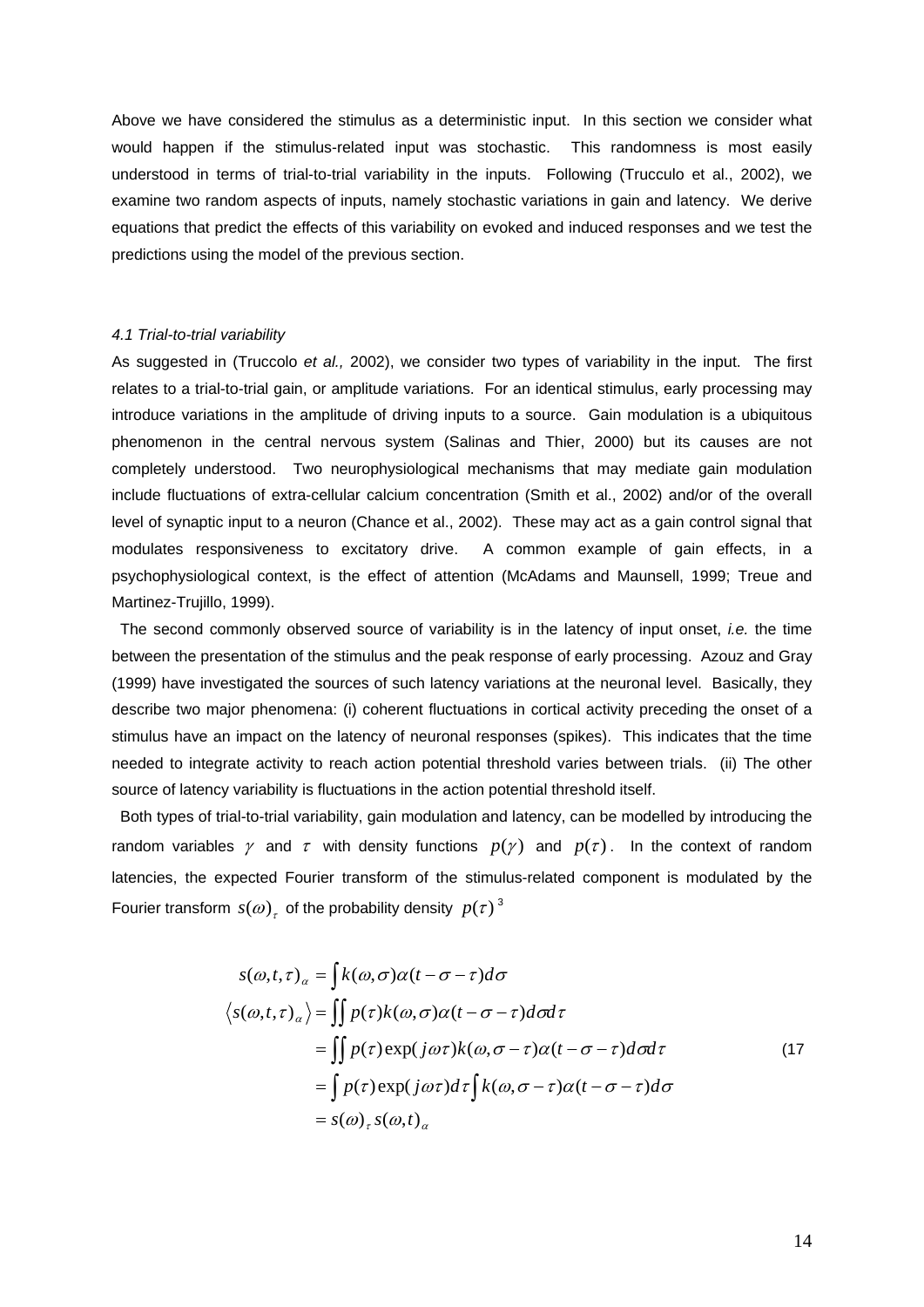This is known as the characteristic function

$$
s(\omega)_{\tau} = \int p(\tau) \exp(j\omega \tau) d\tau \tag{18}
$$

A very tight latency distribution makes  $g(\omega)_t = s(\omega)_t s(\omega)_t^*$  very broad over frequency and its effect is negligible. However, if the latencies are more dispersed the modulation by the characteristic function become tighter with a suppression of high frequencies. In terms of evoked responses

$$
g(\omega, t)_{e} = \left| \Gamma(\omega, t) \right|^{2} \left\langle s(\omega, t, \tau)_{\alpha} \right\rangle \left\langle s(\omega, t, \tau)_{\alpha}^{*} \right\rangle
$$
  
=  $\left| \Gamma(\omega, t) \right|^{2} g(\omega)_{\tau} g(\omega, t)_{\alpha}$  (19)

This equality shows that high frequency components are lost when latency varies randomly over trials. This means that ERR will be estimated badly at high frequencies. This variation effectively blurs or smoothes the average, and suppresses fast oscillations in the evoked response. However, the total power remains unchanged, because the power expressed in each trial does not depend on latency. Therefore the high frequencies lost from the evoked responses now appear in the induced response

$$
g(\omega, t)_i = (|\Gamma(\omega, t)|^2 - |\Gamma(\omega, t_0)|^2)g(\omega)_\beta + \eta g(\omega, t)_e
$$
  

$$
\eta = \frac{1 - g(\omega)_\tau}{g(\omega)_\tau}
$$
 (20)

In summary, the induced power has now acquired a stimulus-locked component. This component gets bigger as the dispersion of latencies increases and  $g(\omega)$ , get smaller. Note that this dynamically induced power can only be expressed in frequencies that show evoked responses, because both depend on  $g(\omega, t)_{\alpha}$ , the power in the stimulus-locked input.

A similar analysis can be pursued for variations in gain. Here we will assume, by definition  $\langle \gamma \rangle$  = 1

$$
s(\omega, t, \gamma)_{\alpha} = \gamma s(\omega, t)_{\alpha}
$$

$$
\langle s(\omega, t, \gamma)_{\alpha} \rangle \langle s(\omega, t, \gamma)_{\alpha}^{*} \rangle = \langle \gamma \rangle^{2} g(\omega, t)_{\alpha} = g(\omega, t)_{\alpha}
$$

$$
\langle s(\omega, t, \gamma)_{\alpha} s(\omega, t, \gamma)_{\alpha}^{*} \rangle = \langle \gamma^{2} \rangle g(\omega, t)_{\alpha}
$$
(21)

Giving

<sup>&</sup>lt;sup>3</sup> We have assumed here and below that the variation in latency is small in relation to the length of the wavelet used in the time-frequency decomposition.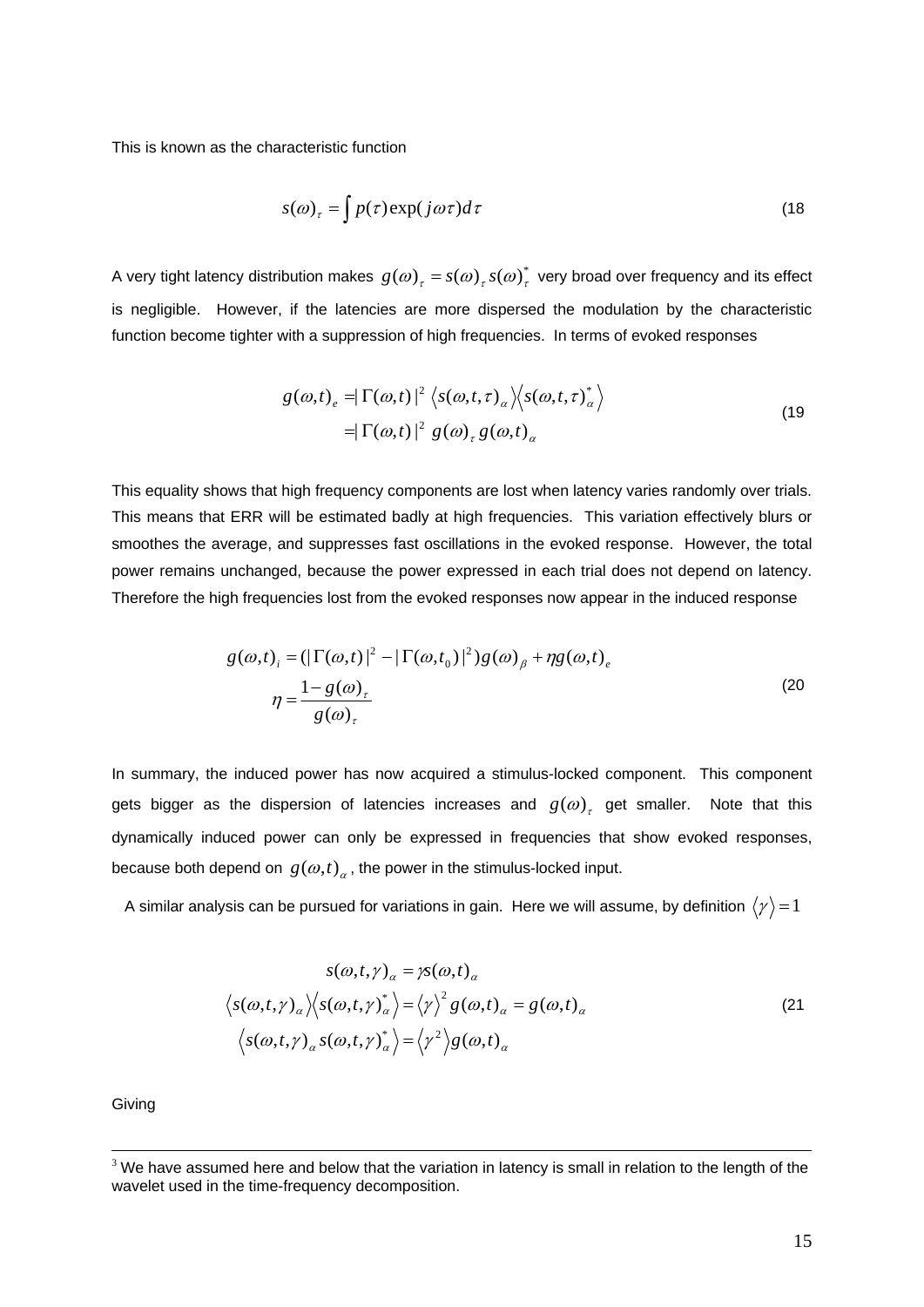$$
g(\omega, t)_i = (|\Gamma(\omega, t)|^2 - |\Gamma(\omega, t_0)|^2)g(\omega)_\beta + \eta g(\omega, t)_e
$$
  
\n
$$
\eta = Var(\gamma)
$$
\n(22)

Gain variations also allow non-structural mechanisms to induce power. Here the time-dependent changes in stimulus-dependent power  $g(\omega, t)_{\alpha}$  again contribute to induced responses. In this instance the contribution is not frequency specific, as with latency variations, but proportional to the variance in gain  $Var(\gamma) = \langle \gamma^2 \rangle - 1$ . To summarize:

- Induced power can be mediated by non-structural mechanisms if dynamic responses are caused by inputs that vary over trials
- Latency variations in stimulus–locked inputs effectively suppress high frequencies in the average that are effectively transferred from the evoked power to the induced power.
- Amplitude variations in stimulus–locked inputs do not affect evoked responses but cause evoked power to be recapitulated in the induced power as the variance of the amplitude increases.

We now illustrate these phenomena using simulations.

#### *4.2 Simulations of dynamically induced responses*

To ensure that any induced power in the simulations could not be mediated structurally we removed both the modulatory and stochastic input. Therefore, there were no structurally mediated changes in the systems manifold or kernels and, even if there were, they would not be seen because there was no ongoing activity. This means that any induced power must be cased dynamically. 2000 trials were simulated with variations in latency and gain respectively.

#### Figure 3 about here

First we simulated a pure latency jittering, without gain modulation (Figure 3). The stimulus onset latency  $p(\tau) = N(0, \sigma_{\tau}^2)$  was sampled from a Gaussian distribution with zero mean and standard deviation  $\sigma_z = 10$  ms. The upper left panel shows the event-related and evoked responses for a single trial. The black curve is the response of area 1; the grey curve is the response of area 2. These responses would constitute the ERR, after averaging, without trial-to-trial variability. The timefrequency decomposition of the response of area 1 shows two blobs; one located in the alpha band (around 10 Hz), the other in the gamma band (around 30 Hz). These correspond to the responses of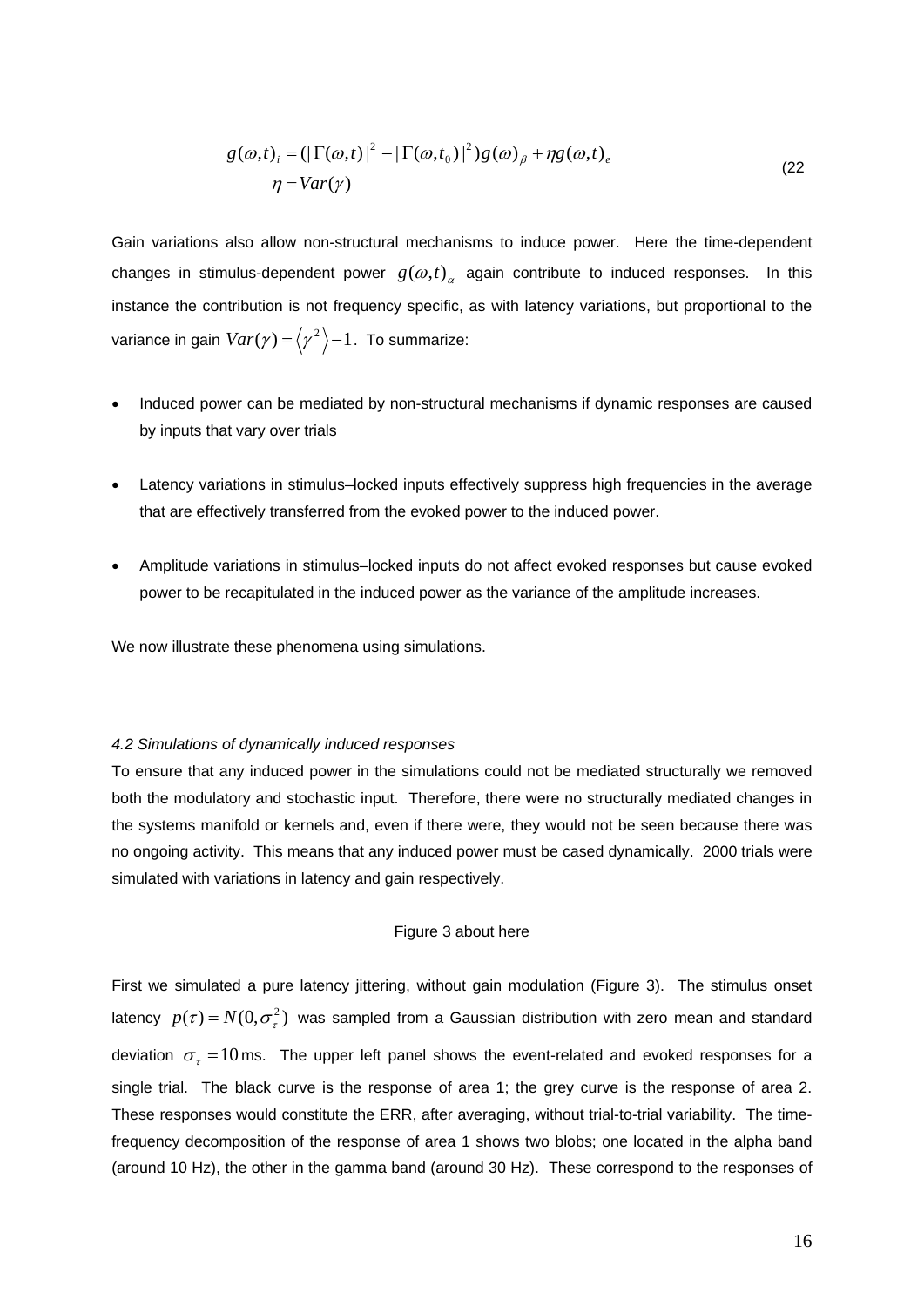specific neuronal subpopulations. Figure **3B** shows the event-related and evoked responses after averaging over all trials. Latency variation causes evoked power to be lost at high frequencies, as it is smoothed away in the average (compare the evoked responses in panel **B** with the single-trial or total power in panels **A** and **C**). The lost power now appears in the induced responses, more markedly at higher frequencies (gamma band in Figure **3D**). This dynamically induced response has to occur at the same time as the evoked response but is expressed in higher frequencies.

#### Figure 4 about here

Finally, variation in gain was simulated. The gain  $\gamma$  for each trial was drawn from a lognormal distribution  $p(\ln \lambda) = N(0,0.36)$ . Figure 4 summarises the results of these simulations using the same format as the previous figure. Figure **4B** shows the event-related and evoked responses after averaging over all trials. As expected, there is no significant difference between these evoked responses and the canonical, single-trial response in Figure **4A**.However the induced power (**D**) is not zero and, as predicted, formally very similar to the evoked-power. Critically, the induced and evoked responses generated by this mechanism have the same time-frequency deployment.

#### **4. Discussion**

#### *4.1 Summary*

In summary, we made a distinction between dynamic and structural mechanisms that underlie transient responses to perturbations. We then considered how responses are measured in timefrequency in terms of evoked and induced responses. Theoretical predictions, confirmed by simulations, show that there is no simple relationship between the two mechanisms causing responses and the two ways in which they are characterised. Specifically, evoked responses can be mediated both structurally and dynamically. Similarly, if there is trial-to-trial variability, induced responses can be mediated by both mechanisms. See figure 5 for a schematic summary.

#### Figure 5 about here

For evoked responses this is not really an issue. The fact that evoked responses reflect both dynamic and structural perturbations is sensible, if one allows for the fact that any input can have dynamic and structural effects. In other words, the input perturbs the states of the neuronal system and, at the same time, modulates interactions among the states. The structural component here can be viewed as a nonlinear (e.g. bilinear) effect that simply involves interactions between the input and parameters (e.g. synaptic status). Generally, the structurally mediated component of evoked responses will occur at the same time and frequency as the dynamically mediated components. This precludes ambiguity when interpreting evoked responses, if one allows for both dynamic and structural causes.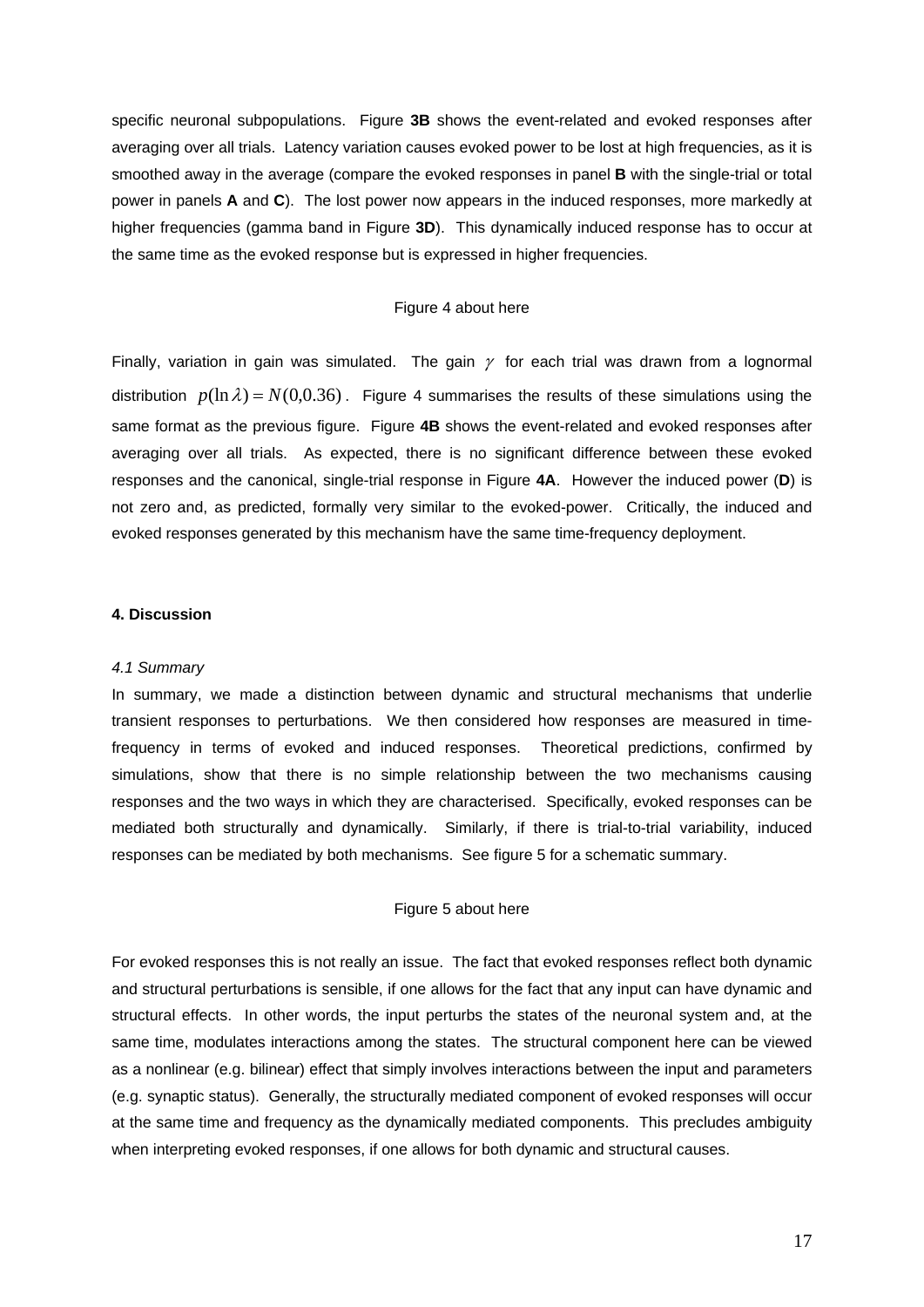The situation is more problematic for induced responses. In the absence of trial-to-trial variability induced responses must be caused by structural perturbations. Furthermore, there is no necessary co-localisation of evoked and induced responses in time-frequency, because induced responses are disclosed by ongoing activity. However, if trial-to-trial variability is sufficient, induced responses with no structural component will be expressed. This means that induced responses that occur at the same time as evoked responses have an ambiguity in relation to their cause. Happily, this can be addressed at two levels. First, induced responses that do not overlap in peristimulus time cannot be attributed to dynamic mechanisms and are therefore structural in nature. Second, one can re-visit the operational definition of induced responses to derive a measure that is immune to the effects of trialto-trial variability. Note that here we do not consider that the baseline activity is affected directly by the stimulus, but interacts with stimulus–dependent structural mechanisms to produce an induced response component. Clearly, this component will then form the input to other regions.

#### *4.2 Adjusted power*

In this subsection we introduce the notion of adjusted power as a complementary characterisation of structurally mediated responses. Adjusted power derives from a slightly more explicit formulation of induced responses as that component of total power that cannot be explained by evoked or ongoing activity. The adjusted response is simply the total power orthogonalised, at each frequency, with respect to baseline and evoked power.

$$
g(\omega, t)_a = g(\omega, t)_T - g(\omega, t)\hat{\eta}
$$

$$
\hat{\eta} = g(\omega, t)^+ g(\omega, t)_T
$$

$$
g(\omega, t) = \begin{bmatrix} 1 & g(\omega, t_1)_e \\ \vdots & \vdots \\ 1 & g(\omega, t_T)_e \end{bmatrix}
$$

(23

+ denotes the pseudoinverse. Note that the evoked power has been augmented with a constant that models baseline power. This means baseline power does not have to be estimated explicitly. The motivation for this linear adjustment is inherent in Equations 20 and 22, which show that the confounding effects of trial-to-trial variability are expressed in proportion to evoked power. Eq. (23) is implicitly estimating baseline power and the contribution from evoked power and removing them from the total power. In other words,  $\hat{\eta}$  is a 2-vector estimate of  $g(\omega)$  and  $(1+\eta)$ . After these components have been removed the only components left must be structural in nature

$$
g(\omega, t)_{a} \approx \left(\left|\Gamma(\omega, t)\right|^{2} - \left|\Gamma(\omega, t_{0})\right|^{2}\right)g(\omega)_{\beta} \tag{24}
$$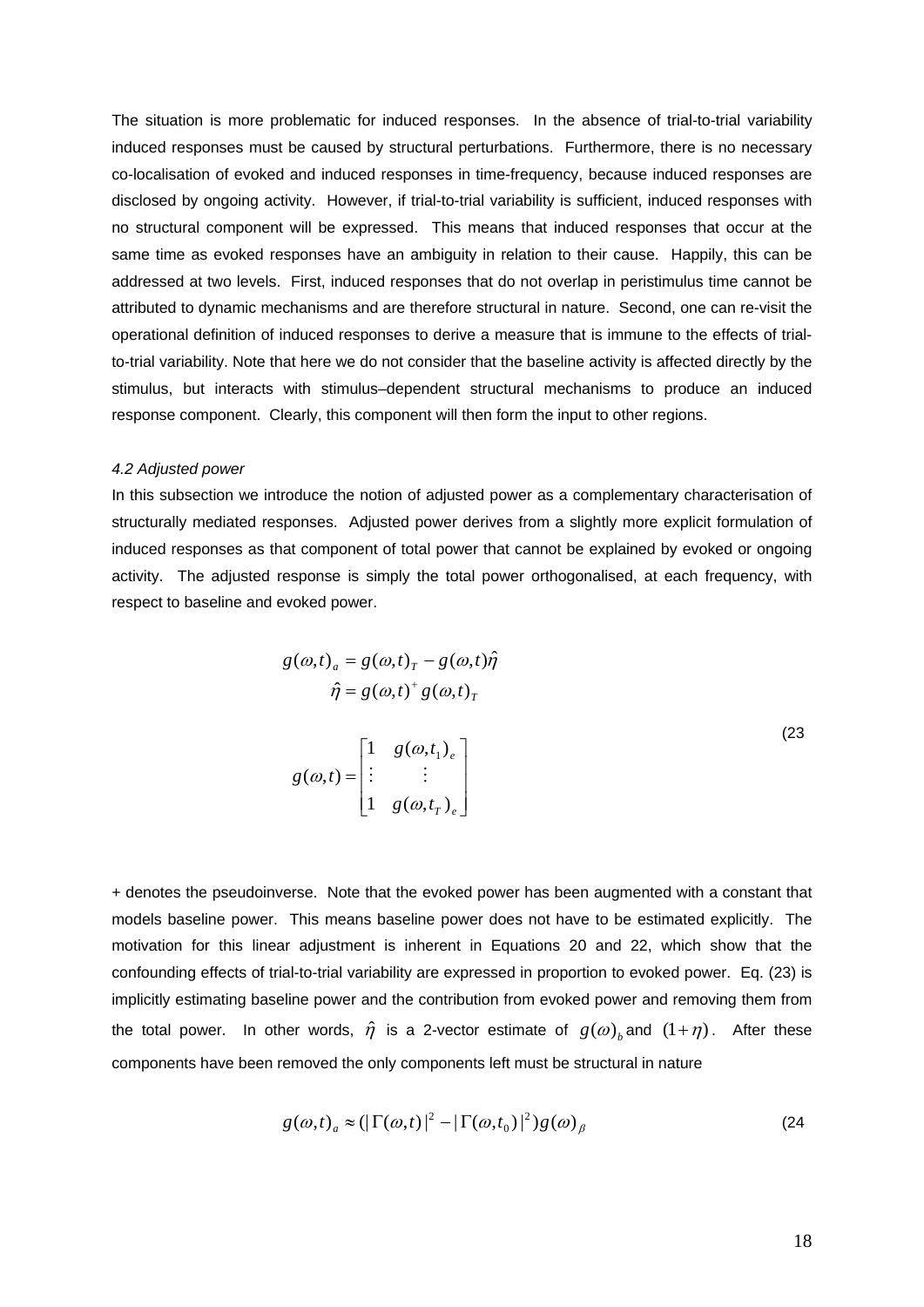Figure 6 shows that the effect of trial-to-trial variability on induced responses disappears when using adjusted power. This means one can unambiguously attribute adjusted responses to structural mechanisms. As noted by one of our reviewers the ERP-adjusted response removes evoked response components, including those mediated by structural changes. However, structurally mediated induced components will not be affected unless they have the same temporal expression. The usefulness of adjusted power, in an empirical setting will be addressed in future work. The treatment in this paper can be regarded as establishing its motivation.

#### Figure 6 about here

#### *4.3 Conclusion*

We have divided neuronal mechanisms into dynamic and structural, which may correspond to driving and modularity neurotransmitter systems respectively. These two sorts of effects are not equivalent to evoked and induced responses in MEG/EEG. By definition, evoked responses exhibit phaselocking to a stimulus whereas induced responses do not. Consequently, averaging over trials discounts both ongoing and induced components and evoked responses are defined by the response averaged over trials. Evoked responses may be mediated primarily by driving inputs. In MEG/EEG, driving inputs affect the state of measured neuronal assemblies, i.e. the dendritic currents in thousands of pyramidal cells. In contradistinction, structural effects, mediated by modulatory inputs engage neural mechanisms which affect neuronal states, irrespective of whether they are phaselocked to the stimulus or not. These inputs are expressed formally as time-varying parameters of the state equations modelling the systems. Although the ensuing changes in the parameters may be slow and enduring their effects on ongoing or evoked dynamics may be expressed as fast or high frequency dynamics.

We have considered a further cause of induced oscillations; namely trial-to-trial variability of driving inputs. As suggested in (Truccolo et al., 2002), these can modelled by varying latency and gain. We have shown that (i) gain variations have no effect on the ERR but increase induced responses in proportion to evoked responses, (ii) jitter in latency effectively smoothes the evoked responses and transfers energy from evoked to induced power, preferentially at higher frequencies.

The conclusions of this work, summarised in Figure 5, provide constraints on the interpretation of evoked and induced responses in relation to their mediation by dynamic and structural mechanisms. This is illustrated by the work of Tallon-Baudry and colleagues, who have looked at non-phase-locked episodes of synchronisation in the gamma-band (30-60 Hz). They have emphasised the role of these induced responses in feature-binding and top-down mechanisms of perceptual synthesis. The topdown aspect is addressed by their early studies of illusory perception (Tallon-Baudry *et al* 1996), where the authors "tested the stimulus specificity of high-frequency oscillations in humans using three types of visual stimuli: two coherent stimuli (a Kanizsa and a real triangle) and a non-coherent stimulus." They found an early phase-locked 40 Hz component, which did not vary with stimulation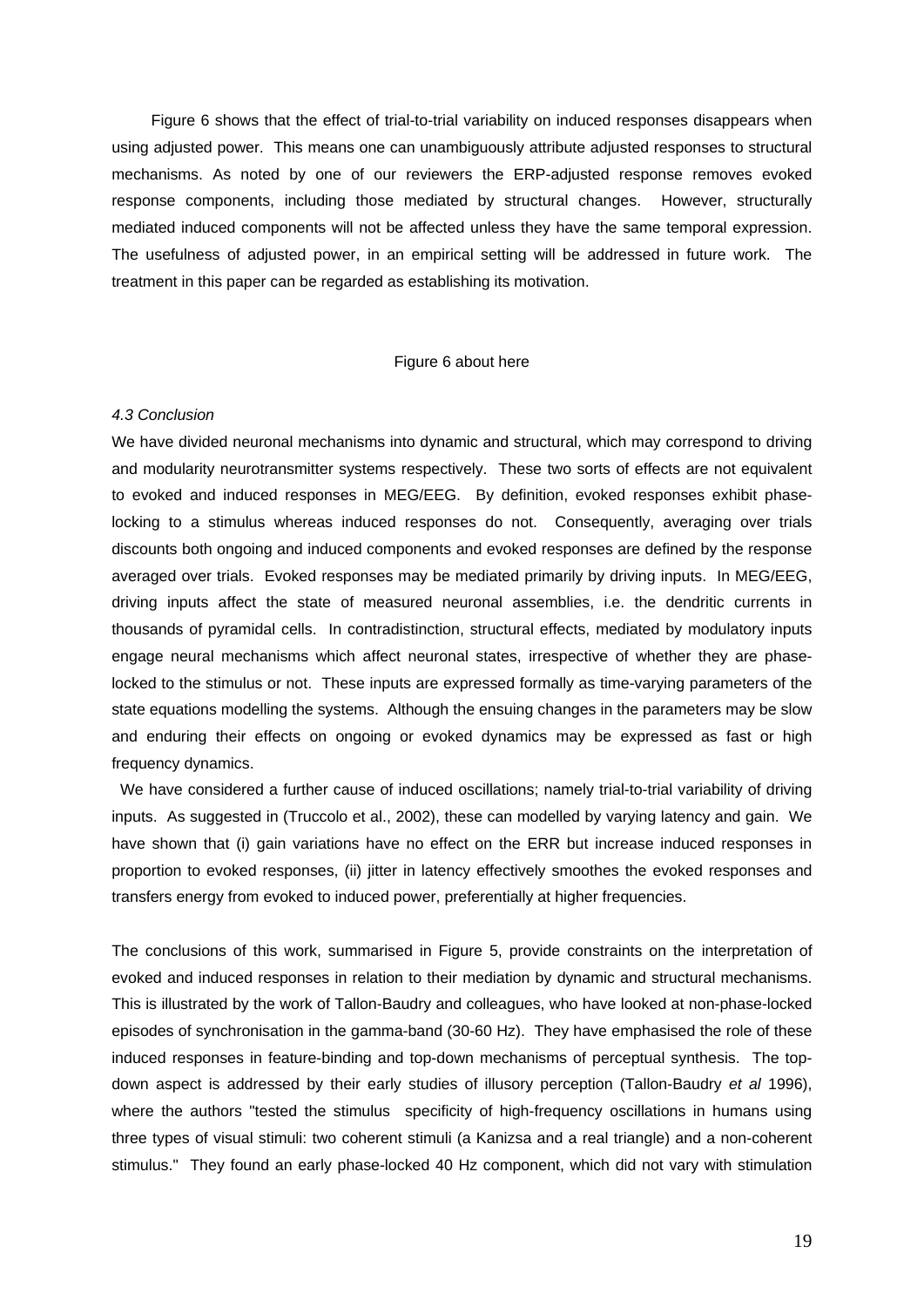type and a second 40 Hz component, appearing around 280 msec, that was not phase-locked to stimulus onset. This shows a nice dissociation between early evoked and late induced responses. The induced component was stronger in response to a coherent triangle, whether real or illusory and: "could reflect, therefore, a mechanism of feature binding based on high-frequency synchronisation". Because it was late, the induced response can only be caused by structural mechanisms (see Figure 5). This is consistent with the role of top-down influences and the modulatory mechanisms employed by backward connections in visual synthesis (Maunsell & van Essen, 1983, Bullier et al 2001, Albright & Stoner 2002).

 Classical ERP/ERF research has focused on dynamic perturbations (Coles and Rugg, 1995). On the other hand, studies of event-related synchronisation (ERS) or desynchronization (ERD) are more concerned with structural effects that may be mediated by modulatory systems (Pfurtscheller and Lopes da Silva, 1999). Practically speaking, we have shown that it is not always possible to distinguish between dynamic and structural effects when inferring the causes of evoked and induced oscillations. However, certain features of induced oscillations might provide some hints: (i) induced oscillations in high frequencies concomitant with evoked responses in low frequencies may indicate a jittering of inputs. (ii) Induced oscillations that are temporally dissociated from evoked responses are likely to be due to modulatory or structural effects. Finally, we have introduced the notion of adjusted power that can be unambiguously associated with structural effects.

#### **Acknowledgements**

The Wellcome trust funded this work.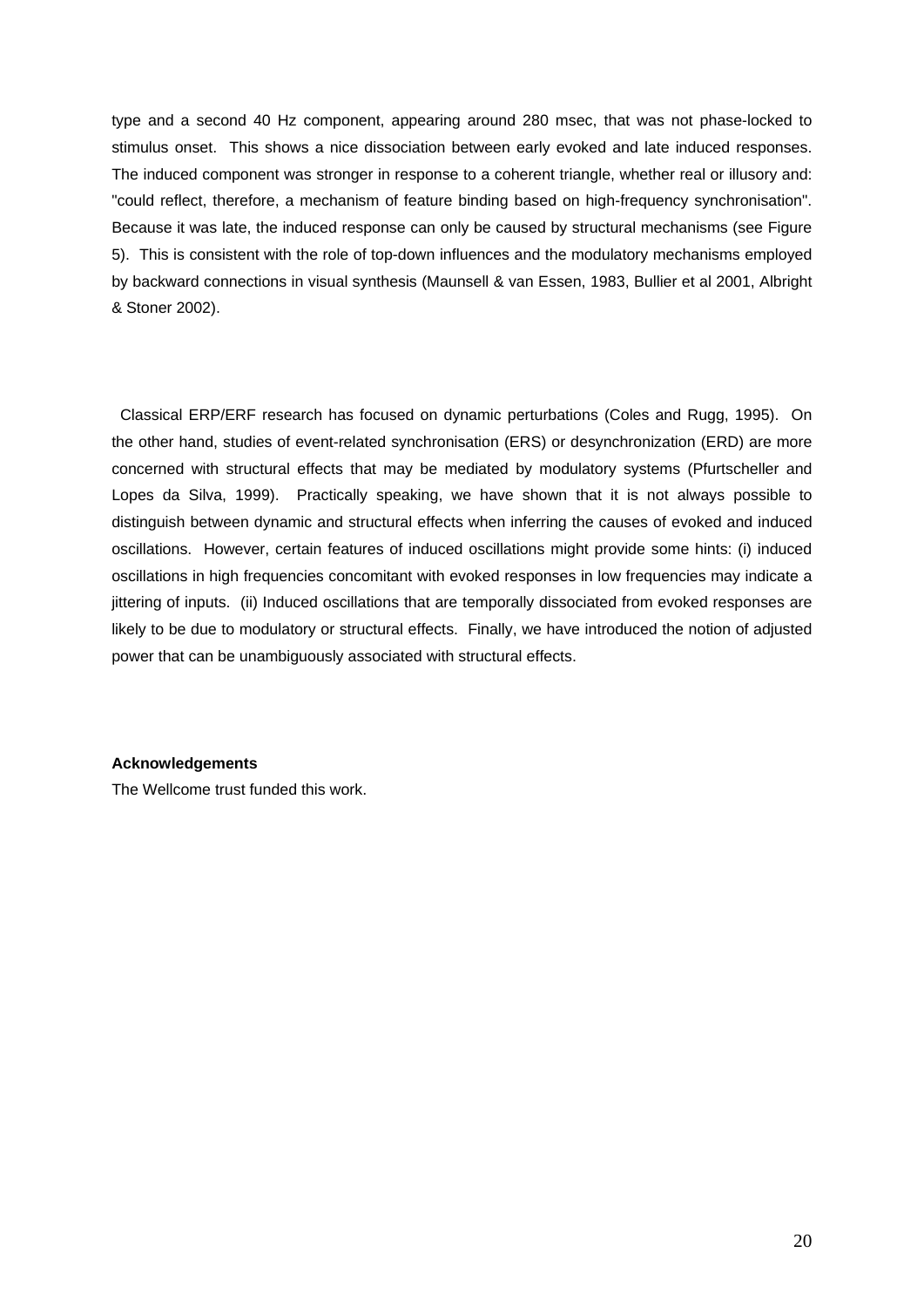#### **References**

Albright, T. D. & Stoner, G. R. 2002. Contextual influences on visual processing. Annu Rev Neurosci 25, 339-79

Allman, J., Miezin, F. & McGuinness, E. 1985. Stimulus specific responses from beyond the classical receptive field: neurophysiological mechanisms for local-global comparisons in visual neurons. Annu Rev Neurosci 8, 407-30

Angelucci, A., Levitt, J. B. & Lund, J. S. 2002 Anatomical origins of the classical receptive field and modulatory surround field of single neurons in macaque visual cortical area V1. Prog Brain Res 136, 373-88

Azouz, R., and Gray,C.M. 1999. Cellular mechanisms contributing to response variability of cortical neurons in vivo. *J. Neurosci.* 19(6):2209-2223.

Breakspear,M., and Terry,J.R. 2002. Detection and description of non-linear interdependence in normal multichannel human EEG data. *Clin. Neurophysiol.* 113:735-753.

Bullier, J., Hupe, J. M., James, A. C. & Girard, P. 2001. The role of feedback connections in shaping the responses of visual cortical neurons. Prog Brain Res 134, 193-204

Chance,F.S., Abbott,L.F., and Reyes,A.D. 2002. Gain modulation from background synaptic input. *Neuron.* 35(4):773-782.

Coles,M.G.H., and Rugg,M.D. 1995. Event-related brain potentials: An introduction. In: Electrophysiology of mind (Rugg MD, Coles MGH, eds), pp 1-26. Oxford: Oxford University Press.

Crick,F., and Koch,C. 1998. Constraints on cortical and thalamic projections: the no-strong-loops hypothesis. *Nature.* 391:245-250.

David,O., and Friston, K.J. 2003. A neural mass model for MEG/EEG: coupling and neuronal dynamics. *Neuroimage.* 20:1743-1755.

David,O., Cosmelli,D., and Friston,K.J. 2004. Evaluation of different measures of functional connectivity using a neural mass model. *Neuroimage.* 21:659-673.

David,O., Harrison,L., and Friston,K.J. In press. Modelling event-related responses in the brain. *NeuroImage.* 

David,O., Kiebel,S.J., Harrison,L.M., Mattout,J., Kilner,J.M., and Friston,K.J. Submitted. Dynamic causal modelling of evoked responses in EEG and MEG. Neuroimage in Press

21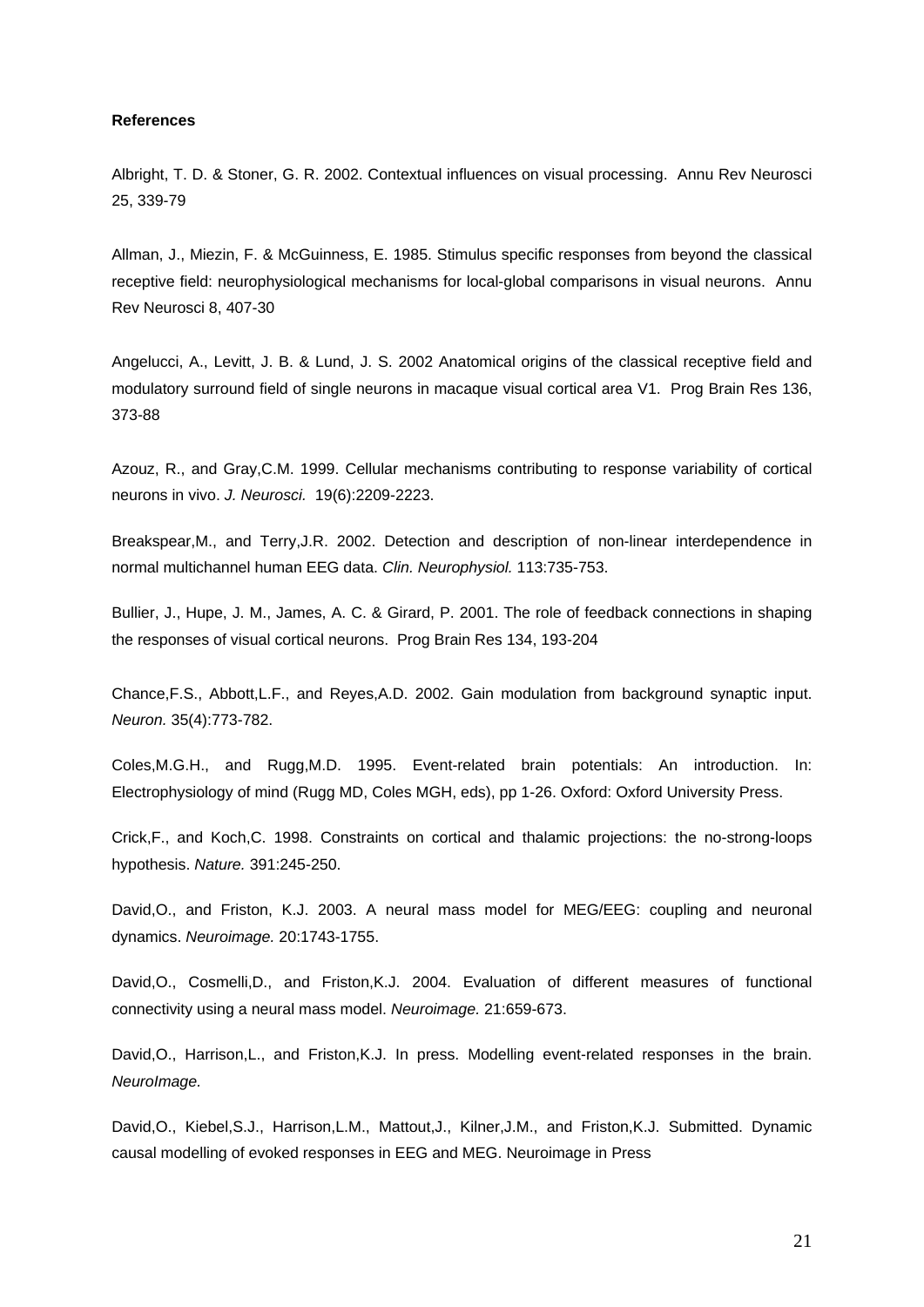Freeman,W.J. 1978. Models of the dynamics of neural populations. *Electroencephalogr. Clin. Neurophysiol.* [Suppl] 34:9-18.

Friston KJ. Brain function, nonlinear coupling, and neuronal transients Neuroscientist. 2001 Oct;7(5):406-18.

Friston KJ. Transients metastability and neuronal dynamics *NeuroImage* 1997;5:164-171

Galambos,R. 1992. in Induced Rhythms in the Brain (Basar, E. and Bullock, T.H., eds), pp. 201–216, Birkhauser.

Kiebel,S.J., Tallon-Baudry,C., and Friston,K.J. submitted. Analysis of oscillatory activity as measured with EEG/MEG using Statistical Parametric Mapping. *NeuroImage.*

Klimesch,W., Schack,B., Schabus,M., Doppelmayr, M., Gruber, W., and Sauseng, P. 2004. Phaselocked alpha and theta oscillations generate the P1–N1 complex and are related to memory performance. Brain Res. Cogn. Brain Res. 19:302-316.

Lopes da Silva,F.H., Hoeks,A., Smits,H., and Zetterberg,L.H. 1974. Model of brain rhythmic activity. The alpha-rhythm of the thalamus. *Kybernetik.* 15:27-37.

Makeig,S., Westerfield,M., Jung,T.P., Enghoff,S., Townsend,J., Courchesne,E., and Sejnowski,T.J. 2002. Dynamic brain sources of visual evoked responses. *Science.* 295:690-694.

Maunsell, J. H. & van Essen, D. C. 1983. The connections of the middle temporal visual area (MT) and their relationship to a cortical hierarchy in the macaque monkey. J Neurosci 3, 2563-86

McAdams,C.J., and Maunsell,J.H.R. 1999. Effects of attention on orientation-tuning functions of single neurons in macque cortical area V4. *J. Neurosci.* 19:431:441.

Murphy, P. C., Duckett, S. G. & Sillito, A. M. 1999. Feedback connections to the lateral geniculate nucleus and cortical response properties. Science 286, 1552-4.

Pfurtscheller,G., and Lopes da Silva,F.H. 1999. Event-related EEG/MEG synchronization and desynchronization: basic principles. *Clin. Neurophysiol.* 110:1842-1857.

Robinson,P.A., Rennie,C.J., Wright,J.J., Bahramali,H., Gordon,E., and Rowe,D.L. 2001. Prediction of electroencephalographic spectra from neurophysiology. *Phys. Rev. E.* 63:021903.

Salinas,E., and Their,P. 2000. Gain modulation: a major computation principle of the central nervous system. *Neuron.* 27:15-21.

Sherman,S.M., and Guillery,R.W. 1998. On the actions that one verve cell can have on another: Distinguishing "drivers" from "modulators". *Proc. Nat. Acad. USA.* 95:7121-7126.